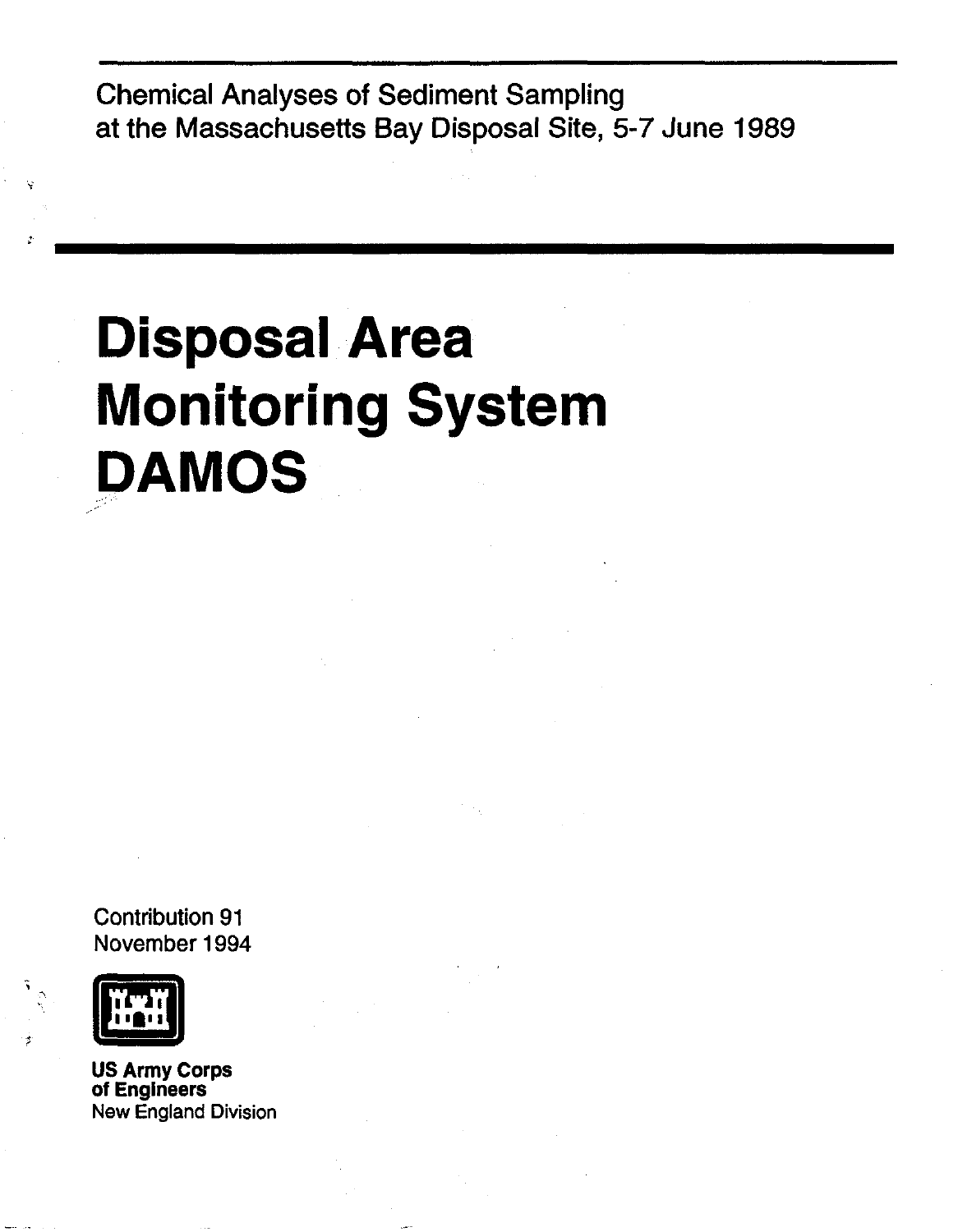|                                                                                                   | REPORT DOCUMENTATION PAGE                                                                                                                                                                                                                                                                                                                                                                                                                                                                                                                                                                                                                                                                                                                                                                                                                                                                                                                                                                                                                                                                                                                                                                                                                                                                                                                                                                                                        |                                                                                                                 |                                                                                                                                                                                                                                                                                                                                                                                                                                                                                                                                      |  |  |  |  |  |  |  |
|---------------------------------------------------------------------------------------------------|----------------------------------------------------------------------------------------------------------------------------------------------------------------------------------------------------------------------------------------------------------------------------------------------------------------------------------------------------------------------------------------------------------------------------------------------------------------------------------------------------------------------------------------------------------------------------------------------------------------------------------------------------------------------------------------------------------------------------------------------------------------------------------------------------------------------------------------------------------------------------------------------------------------------------------------------------------------------------------------------------------------------------------------------------------------------------------------------------------------------------------------------------------------------------------------------------------------------------------------------------------------------------------------------------------------------------------------------------------------------------------------------------------------------------------|-----------------------------------------------------------------------------------------------------------------|--------------------------------------------------------------------------------------------------------------------------------------------------------------------------------------------------------------------------------------------------------------------------------------------------------------------------------------------------------------------------------------------------------------------------------------------------------------------------------------------------------------------------------------|--|--|--|--|--|--|--|
|                                                                                                   | Opus nighteby, Suite 1204. Anington, VA. 22202-4302, and to the Office of Management and Support Papermont Appucton Project (0704-0188), Wounineton, OC 20503.                                                                                                                                                                                                                                                                                                                                                                                                                                                                                                                                                                                                                                                                                                                                                                                                                                                                                                                                                                                                                                                                                                                                                                                                                                                                   |                                                                                                                 | id aurean for the collection of information is espinated to average.1 Pour per respons, including the time for reviewing linkructions, searching existing quartes,<br>post and maintaining the data needed, and compreting and revenive the collection of information . Yend commems regarding this blinden estimate of any other aspect of this<br>collection or information, including surgestions for reducing this burdon, to Washindton Headquarters Services, Directorate for Information Operations and Regera, 1215 Jersenon |  |  |  |  |  |  |  |
| 1. AGENCY USE ONLY (Leave olank)                                                                  | 2. REPORT DATE<br>November 1994                                                                                                                                                                                                                                                                                                                                                                                                                                                                                                                                                                                                                                                                                                                                                                                                                                                                                                                                                                                                                                                                                                                                                                                                                                                                                                                                                                                                  | 3. REPORT TYPE AND DATES COVERED<br>Final report                                                                |                                                                                                                                                                                                                                                                                                                                                                                                                                                                                                                                      |  |  |  |  |  |  |  |
| 4. TITLE AND SUBTITLE                                                                             |                                                                                                                                                                                                                                                                                                                                                                                                                                                                                                                                                                                                                                                                                                                                                                                                                                                                                                                                                                                                                                                                                                                                                                                                                                                                                                                                                                                                                                  |                                                                                                                 | <b>5. FUNDING NUMBERS</b>                                                                                                                                                                                                                                                                                                                                                                                                                                                                                                            |  |  |  |  |  |  |  |
| Chemical Analyses of Sediment Sampling at the<br>Massachusetts Bay Disposal Site, 5 - 7 June 1989 |                                                                                                                                                                                                                                                                                                                                                                                                                                                                                                                                                                                                                                                                                                                                                                                                                                                                                                                                                                                                                                                                                                                                                                                                                                                                                                                                                                                                                                  |                                                                                                                 |                                                                                                                                                                                                                                                                                                                                                                                                                                                                                                                                      |  |  |  |  |  |  |  |
| <b>6. AUTHORIST</b><br>Peggy M. Murray                                                            |                                                                                                                                                                                                                                                                                                                                                                                                                                                                                                                                                                                                                                                                                                                                                                                                                                                                                                                                                                                                                                                                                                                                                                                                                                                                                                                                                                                                                                  |                                                                                                                 |                                                                                                                                                                                                                                                                                                                                                                                                                                                                                                                                      |  |  |  |  |  |  |  |
| 7. PERFORMING ORGANIZATION NAME(S) AND ADDRESS(ES)                                                |                                                                                                                                                                                                                                                                                                                                                                                                                                                                                                                                                                                                                                                                                                                                                                                                                                                                                                                                                                                                                                                                                                                                                                                                                                                                                                                                                                                                                                  |                                                                                                                 | <b>8. PERFORMING ORGANIZATION</b><br>REPORT NUMBER                                                                                                                                                                                                                                                                                                                                                                                                                                                                                   |  |  |  |  |  |  |  |
| Science Applications International Corporation<br>221 Third Street<br>Newport, RI 02840           |                                                                                                                                                                                                                                                                                                                                                                                                                                                                                                                                                                                                                                                                                                                                                                                                                                                                                                                                                                                                                                                                                                                                                                                                                                                                                                                                                                                                                                  |                                                                                                                 | C <sub>98</sub>                                                                                                                                                                                                                                                                                                                                                                                                                                                                                                                      |  |  |  |  |  |  |  |
|                                                                                                   | 9. SPONSORING/MONITORING AGENCY NAME(S) AND ADDRESS(ES)                                                                                                                                                                                                                                                                                                                                                                                                                                                                                                                                                                                                                                                                                                                                                                                                                                                                                                                                                                                                                                                                                                                                                                                                                                                                                                                                                                          |                                                                                                                 | 10. SPONSORING / MONITORING                                                                                                                                                                                                                                                                                                                                                                                                                                                                                                          |  |  |  |  |  |  |  |
|                                                                                                   | US Army Corps of Engineers - New England Division                                                                                                                                                                                                                                                                                                                                                                                                                                                                                                                                                                                                                                                                                                                                                                                                                                                                                                                                                                                                                                                                                                                                                                                                                                                                                                                                                                                |                                                                                                                 | AGENCY REPORT NUMBER                                                                                                                                                                                                                                                                                                                                                                                                                                                                                                                 |  |  |  |  |  |  |  |
| 424 Trapelo Road<br>Waltham, MA 02254-9149                                                        |                                                                                                                                                                                                                                                                                                                                                                                                                                                                                                                                                                                                                                                                                                                                                                                                                                                                                                                                                                                                                                                                                                                                                                                                                                                                                                                                                                                                                                  |                                                                                                                 | DAMOS Contribution No. 91                                                                                                                                                                                                                                                                                                                                                                                                                                                                                                            |  |  |  |  |  |  |  |
| <b>11. SUPPLEMENTARY NOTES</b>                                                                    |                                                                                                                                                                                                                                                                                                                                                                                                                                                                                                                                                                                                                                                                                                                                                                                                                                                                                                                                                                                                                                                                                                                                                                                                                                                                                                                                                                                                                                  |                                                                                                                 |                                                                                                                                                                                                                                                                                                                                                                                                                                                                                                                                      |  |  |  |  |  |  |  |
| 12a. DISTRIBUTION/AVAILABILITY STATEMENT<br>Approved for public release; distribution unlimited.  | USACE-NED, 424 Trapelo Road, Waltham, MA 02254-9149                                                                                                                                                                                                                                                                                                                                                                                                                                                                                                                                                                                                                                                                                                                                                                                                                                                                                                                                                                                                                                                                                                                                                                                                                                                                                                                                                                              |                                                                                                                 | <b>12b. DISTRIBUTION CODE</b>                                                                                                                                                                                                                                                                                                                                                                                                                                                                                                        |  |  |  |  |  |  |  |
|                                                                                                   |                                                                                                                                                                                                                                                                                                                                                                                                                                                                                                                                                                                                                                                                                                                                                                                                                                                                                                                                                                                                                                                                                                                                                                                                                                                                                                                                                                                                                                  |                                                                                                                 |                                                                                                                                                                                                                                                                                                                                                                                                                                                                                                                                      |  |  |  |  |  |  |  |
| 13. ABSTRACT (Maximum 200 words)                                                                  | Sediment chemistry studies at the Massachusetts Bay Disposal Site (MBDS) have concentrated on the interim<br>disposal area, established in 1977. Prior to the establishment of the interim site, materials may have been released at<br>the site that were more contaminated than those currently being disposed. A survey conducted during June, 1989                                                                                                                                                                                                                                                                                                                                                                                                                                                                                                                                                                                                                                                                                                                                                                                                                                                                                                                                                                                                                                                                           |                                                                                                                 |                                                                                                                                                                                                                                                                                                                                                                                                                                                                                                                                      |  |  |  |  |  |  |  |
|                                                                                                   | capped by future disposal of sediments that are suitable for open ocean disposal.<br>Sediment samples were taken at 20 stations within, or adjacent to, the western half of the MBDS. This area<br>overlaps the historical Industrial Waste Site. Samples were analyzed for both trace metal and organic contaminants.<br>Results of samples from the June 1989 survey showed that contaminant concentrations were primarily influenced by<br>historical dredged material and waste disposal. The spatial distribution of chemical data, especially polynuclear<br>aromatic hydrocarbons (PAHs), indicated that contaminant concentrations were highest along the western edge of<br>MBDS, in the center of the historical waste site. This area should be further investigated by site managers for receipt of<br>capping material. Concentrations of all trace metals were relatively low compared to MBDS reference areas and regional<br>Massachusetts Bay data. PCBs were undetected at stations previously reported to have concentrations of up to 1 ppm.<br>The decrease in concentration of PCBs at the MBDS is possibly due to further disposal of sediments with low<br>concentrations of PCBs; in this case below the detection limit of 20 ppb. Low levels (<11 ppb) of pesticides (4,4'-<br>DDE) were detected at over half of the MBDS stations. Measured concentrations were within regional ranges reported for | sampled areas within the MBDS suspected to contain contaminated sediments, and identified potential areas to be |                                                                                                                                                                                                                                                                                                                                                                                                                                                                                                                                      |  |  |  |  |  |  |  |
| Massachusetts Bay.<br><b><i>SUBJECT TERMS</i></b>                                                 |                                                                                                                                                                                                                                                                                                                                                                                                                                                                                                                                                                                                                                                                                                                                                                                                                                                                                                                                                                                                                                                                                                                                                                                                                                                                                                                                                                                                                                  |                                                                                                                 | <b>15. NUMBER OF PAGES</b>                                                                                                                                                                                                                                                                                                                                                                                                                                                                                                           |  |  |  |  |  |  |  |
| 14.<br>MEDS<br>dredged material                                                                   | contaminated sediments<br>sediment chemistry                                                                                                                                                                                                                                                                                                                                                                                                                                                                                                                                                                                                                                                                                                                                                                                                                                                                                                                                                                                                                                                                                                                                                                                                                                                                                                                                                                                     |                                                                                                                 | 43<br>16. PRICE COOK                                                                                                                                                                                                                                                                                                                                                                                                                                                                                                                 |  |  |  |  |  |  |  |

 $\ddot{\psi}$ 

 $\ddot{\phantom{0}}$ 

 $\sim$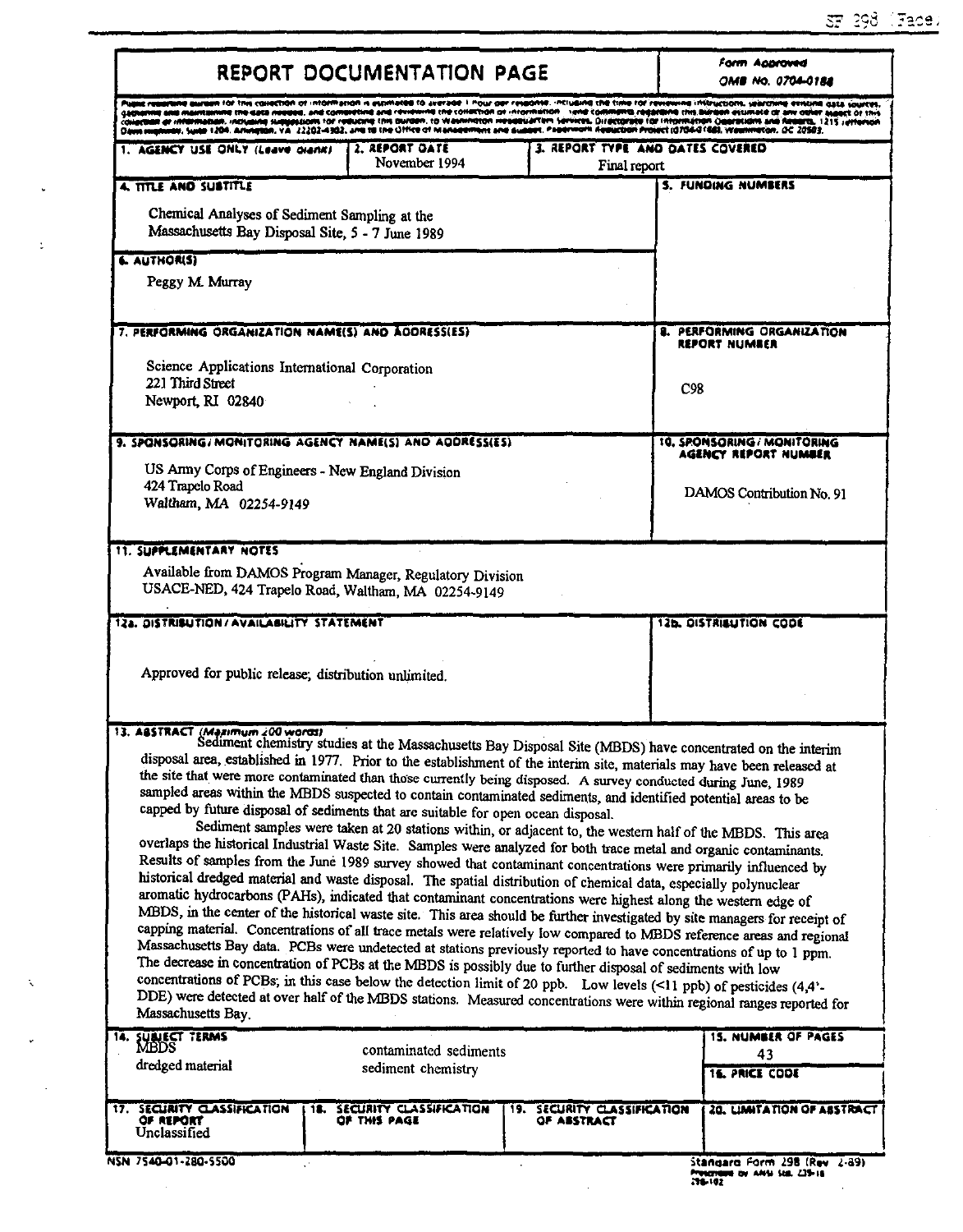## CHEMICAL ANALYSES OF SEDIMENT SAMPLING AT THE MASSACHUSETTS BAY DISPOSAL SITE, 5-7 JUNE 1989

#### CONTRIBUTION #91

November 1994

Report No. C98

Submitted to:

Regulatory Branch New England Division U.S. Army Corps of Engineers 424 Trapelo Road Waltham, MA 02254-9149

Submitted by:

Peggy M. Murray Science Applications International Corporation Admiral's Gate 221 Third Street Newport, RI 02840 (401) 847-4210



US Army Corps '------------------------ of Engineers - **.... \_\_\_\_\_\_\_\_\_\_\_\_\_\_\_\_\_\_\_\_\_\_\_** New England Division **\_ ..**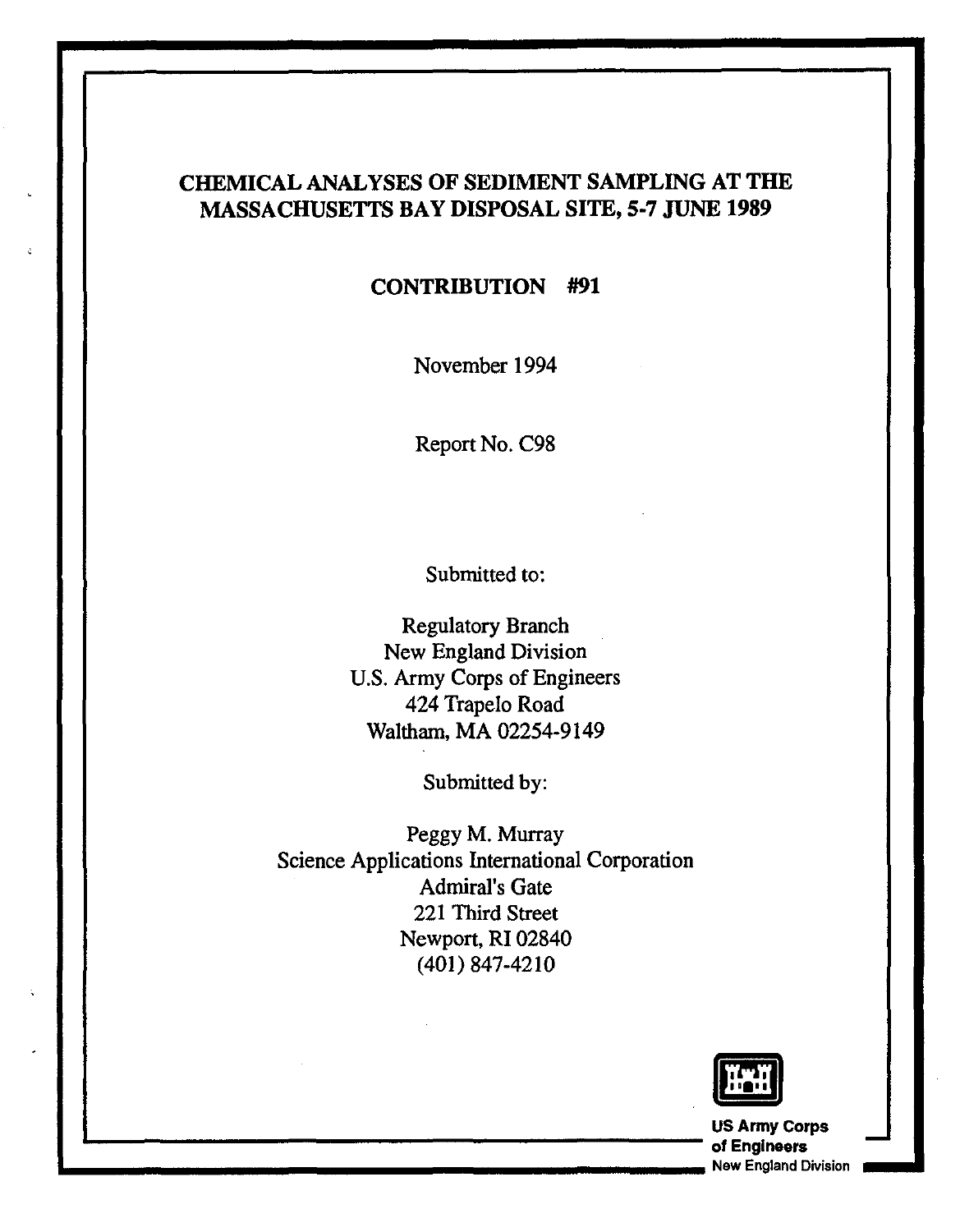## TABLE OF CONTENTS

## Page

| 1.0        | $\mathbf{1}$                                                                                                                                                                                                        |                                                                 |
|------------|---------------------------------------------------------------------------------------------------------------------------------------------------------------------------------------------------------------------|-----------------------------------------------------------------|
| 2.0        | 2.1<br>2.2                                                                                                                                                                                                          | $\boldsymbol{4}$<br>$\overline{\mathbf{4}}$<br>$\boldsymbol{4}$ |
| 3.0        | $\overline{9}$<br><b>RESULTS</b><br>$\overline{9}$<br>3.1<br>3.2<br>11<br>3.3<br>11<br>3.4<br>11                                                                                                                    |                                                                 |
| 4.0        | 18<br>18<br>4.1<br>Comparative Analysis of MBDS Sediment Chemistry Data<br>18<br>4.2<br>4.2.1 Historical MBDS Data<br>18<br>4.2.2 Regional Data Comparison $\ldots \ldots \ldots \ldots \ldots \ldots \ldots$<br>22 |                                                                 |
| 5.0<br>6.0 | CONCLUSIONS AND RECOMMENDATIONS<br>26<br>27                                                                                                                                                                         |                                                                 |

## INDEX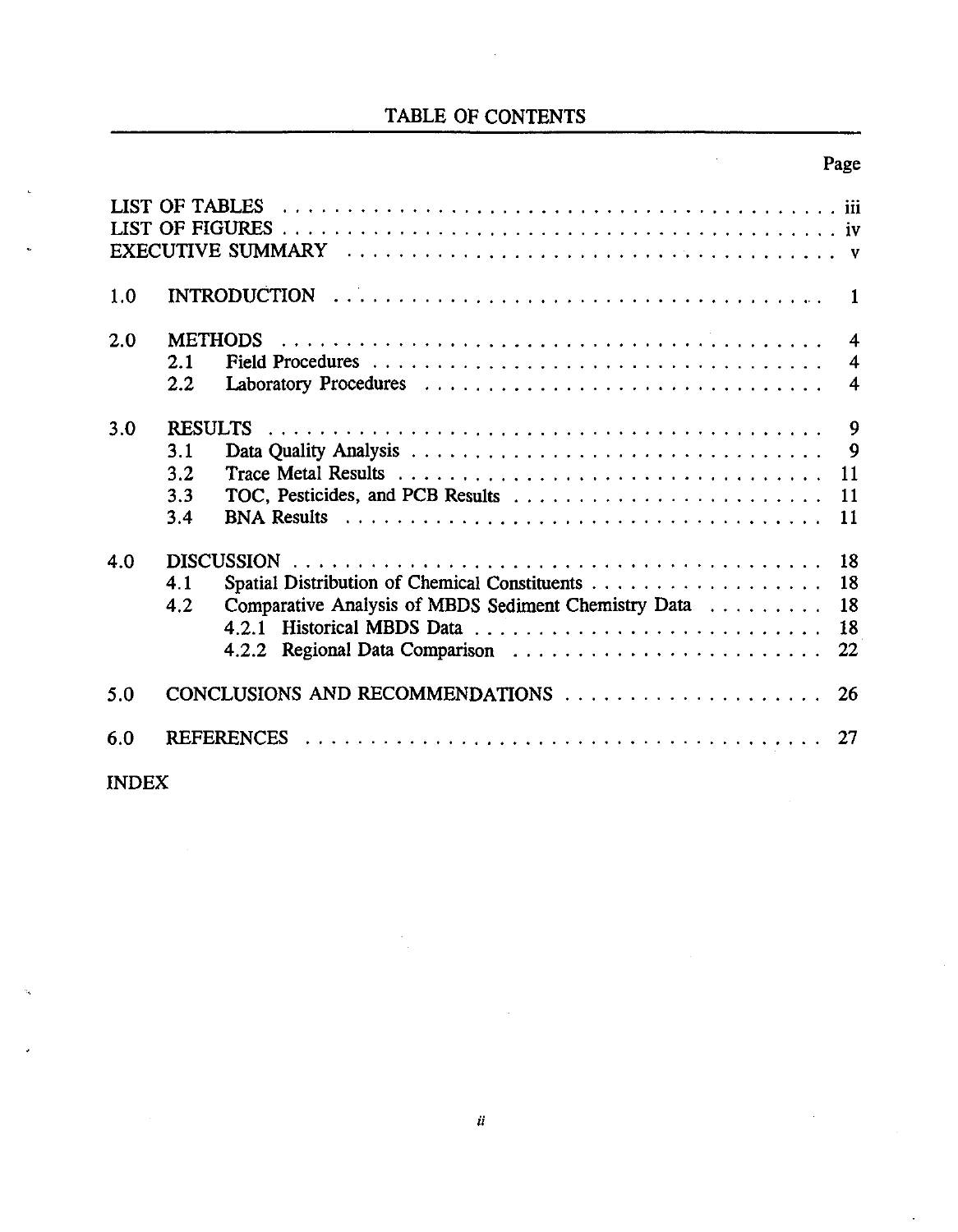## UST OF TABLES

| Table $2-1$ . |                                                                    |  |
|---------------|--------------------------------------------------------------------|--|
| Table $2-2$ . |                                                                    |  |
| Table 3-1.    | Metals Results of MBDS Sediment Samples, June 1989 12              |  |
| Table $3-2$ . | Pesticides and TOC Results of MBDS Sediment Samples, June 1989  14 |  |
| Table 3-3.    | PAH Results of MBDS Sediment Samples, June 1989 16                 |  |
| Table $3-4$ . | Phthalate Results of MBDS Sediment Samples, June 1989 17           |  |
| Table $4-1$ . | Historical MBDS Reference Station Metal Data 21                    |  |
| Table 4-2.    | MBDS Trace Metal Data Relative to Regional Massachusetts Bay 23    |  |
| Table 4-3.    | TOC Normalized Pesticide and PAH Concentrations Relative to        |  |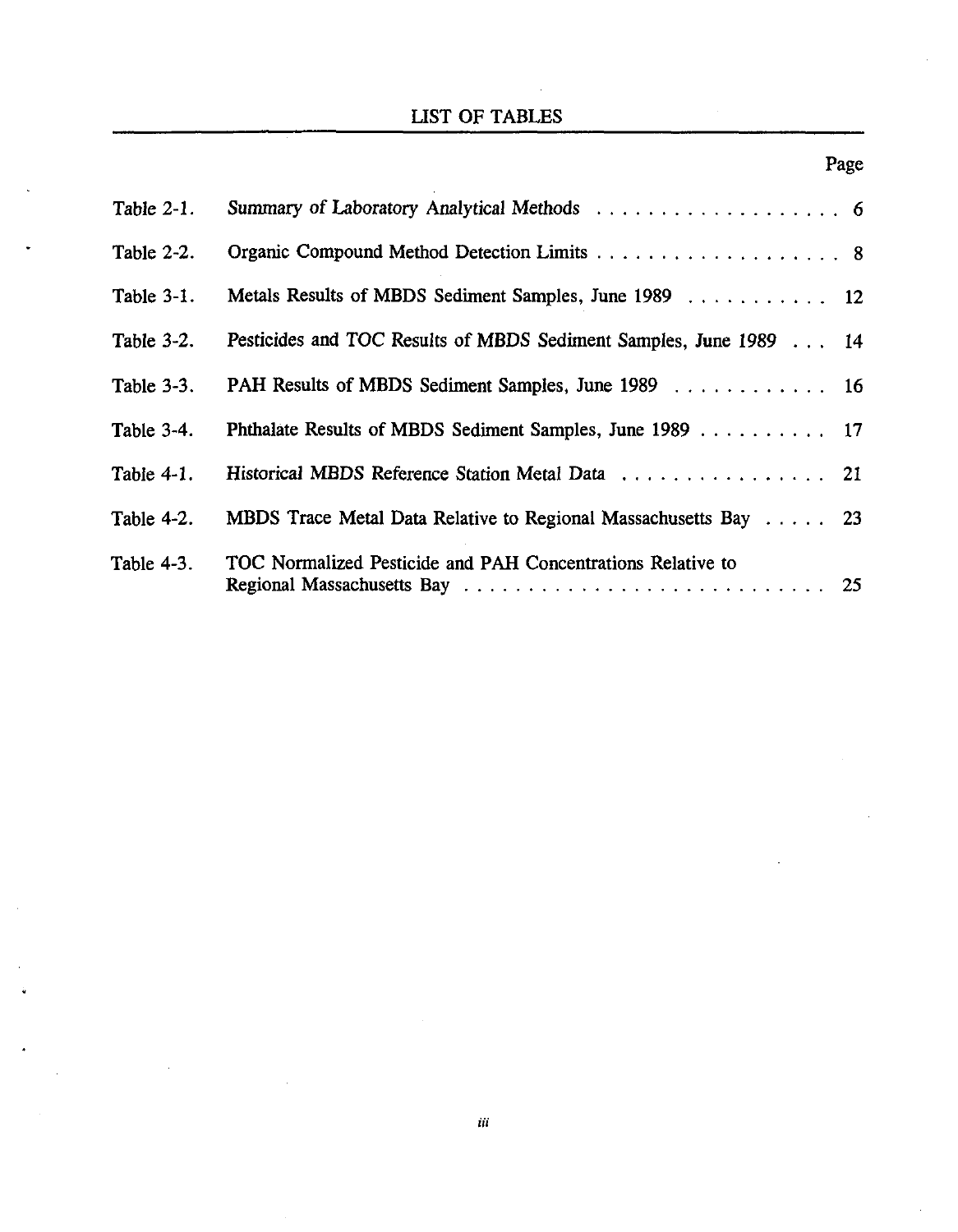## LIST OF FIGURES

|                | Figure 1-2. Location of grab samples taken at MBDS, June 1989 3                                 |
|----------------|-------------------------------------------------------------------------------------------------|
| Figure $2-1$ . | Approximate station locations averaged from three replicate grabs,                              |
|                | Figure 4-1. Contour map of copper concentrations (ppm) $\dots \dots \dots \dots \dots \dots$ 19 |
|                | Figure 4-2. Contour map of total high molecular weight PAH concentrations (ppb) 20              |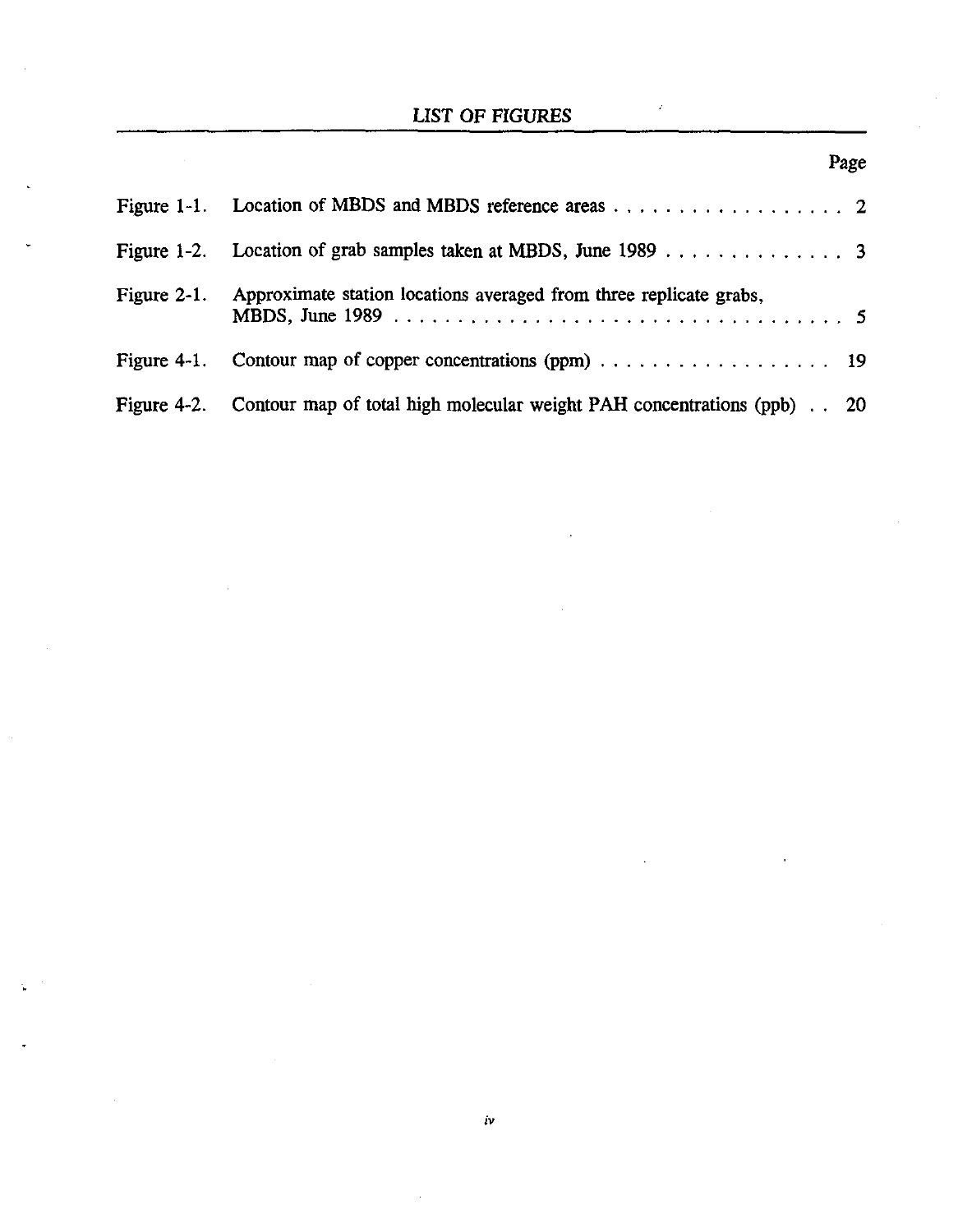Sediment chemistry studies at the Massachusetts Bay Disposal Site (MBDS) have concentrated on the interim disposal area, established in 1977. Prior to the establishment of the interim site, materials may have been released at the site that were more contaminated than those currently being disposed. A survey conducted during June 1989 sampled areas within the MBDS suspected to contain contaminated sediments, and identified potential areas to be capped by future disposal of sediments that are suitable for open ocean disposal.

Sediment samples were taken at twenty-six stations within, or adjacent to, the western half of the MBDS. This area overlaps the old Industrial Waste Site. Samples were analyzed for both trace metal and organic contaminants.

Results of samples from the June 1989 survey showed that contaminant concentrations were primarily influenced by historical dredged material and waste disposal. The spatial distribution of chemical data, especially polynuclear aromatic hydrocarbons (PAHs), indicated that contaminant concentrations were highest along the western edge of MBDS, in the center of the historical waste site.

Concentrations of all trace metals were relatively low compared to MBDS reference areas and regional Massachusetts Bay data. Maximum trace metal concentrations were concentrated in the center of the western half of the MBDS, north of the current disposal point. Of the metals analyzed, measured lead concentrations were highest relative to regional and national coastal data.

PCBs were undetected at stations previously reported to have concentrations of up to 1 ppm. The decrease in concentration of PCBs at the MBDS is possibly due to further disposal of sediments with low concentrations of PCBs; in this case below the detection limit of 20 ppb. Low levels  $(< 11$  ppb) of pesticides  $(4, 4'$ -DDE) were detected at over half of the MBDS stations. Measured concentrations were within regional ranges measured in Massachusetts Bay.

PAHs were measured above the method detection limit at only three of the twenty-six stations. However, approximately two-thirds of the MBDS stations contained estimated concentrations of PAHs. Maximum measured PAHs (versus estimated values) were present at three stations along the far western edge of MBDS in concentrations higher than those measured in relatively contaminated coastal Massachusetts Bay sediments. PAH results (total PAHs ranging from 1.9 ppm to 5.9 ppm) indicated that the western edge of the MBDS should be further investigated by site managers for receipt of capping material.

*v*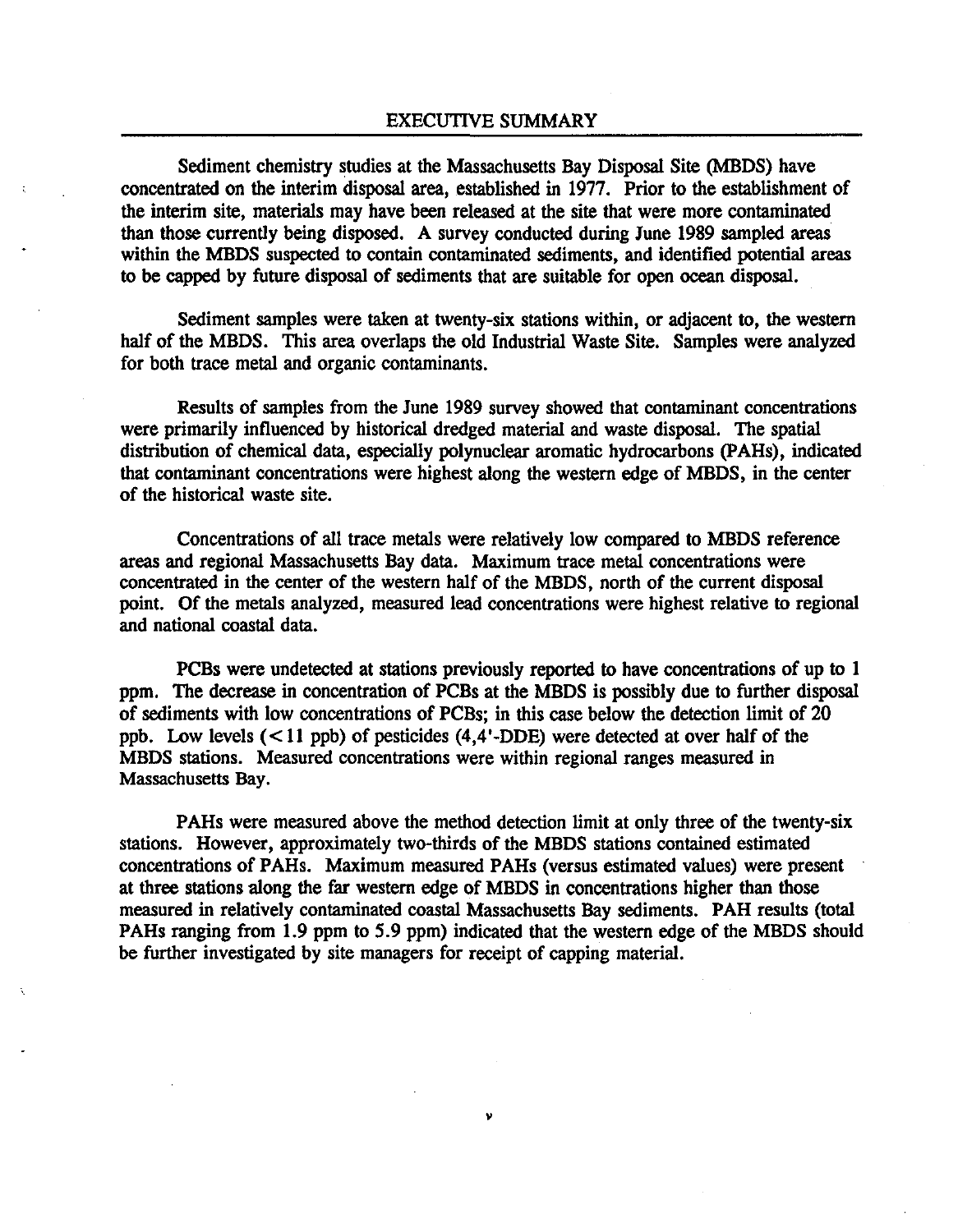#### **1.0 INTRODUCTION**

A sediment survey was conducted by the US Army Corps of Engineers, New England Division (NED) in June 1989 in the western half of the interim Massachusetts Bay Disposal Site (MBDS, formerly the Foul Area Disposal Site). Sediment samples were analyzed for trace metals and organic constituents to identify areas of potential contamination which should be capped with sediments (suitable for unconfmed disposal) from permitted dredging projects.

MBDS is a 2 nmi circular area located approximately 18 nmi east-northeast of the entrance to Boston Harbor and 14 nmi south-southeast of Gloucester, Massachusetts (Figure 1-1). Since 1985, dredged material has been disposed near a disposal buoy located in the southwestern quadrant of MBDS. Prior to the establishment of the interim MBDS in 1977, an area known as the Industrial Waste Site, centered approximately 1 nmi west of the center of the MBDS, was used for the disposal of a wide variety of material not limited to dredged sediments, including building debris, canisters of industrial waste, and encapsulated low-level nuclear waste (SAIC 1988). After the establishment of the interim MBDS in 1977, only dredged material was disposed in the area, but it was scattered over the entire western half of the site (SAIC 1988).

Three replicate samples were collected in June 1989 at twenty-six stations randomly distributed in the western half of MBDS (Figure 1-2), and at two reference areas. Stations were concentrated in the western sector because this area overlaps the historical Industrial Waste Site, and the southwestern quadrant of MBDS currently receives dredged material approximately at the location of the 'MDA" buoy (formerly the 'FDA" buoy; Figure 1-2). The "A" buoy is a location which has at times been the authorized disposal point for the receipt of dredged material.

Material disposed prior to the establishment of MBDS may have contained relatively more contaminated materials because of the lower emphasis placed on testing in the 1960s and 1970s (Fredette 1990). In order to test for the presence of contaminated sediments within the MBDS boundary, collected sediments were analyzed for several trace metals, total organic carbon (TOC), and a suite of semivolatile organics including polynuclear aromatic hydrocarbons (PAHs), pesticides, and polychlorinated biphenyls (PCBs).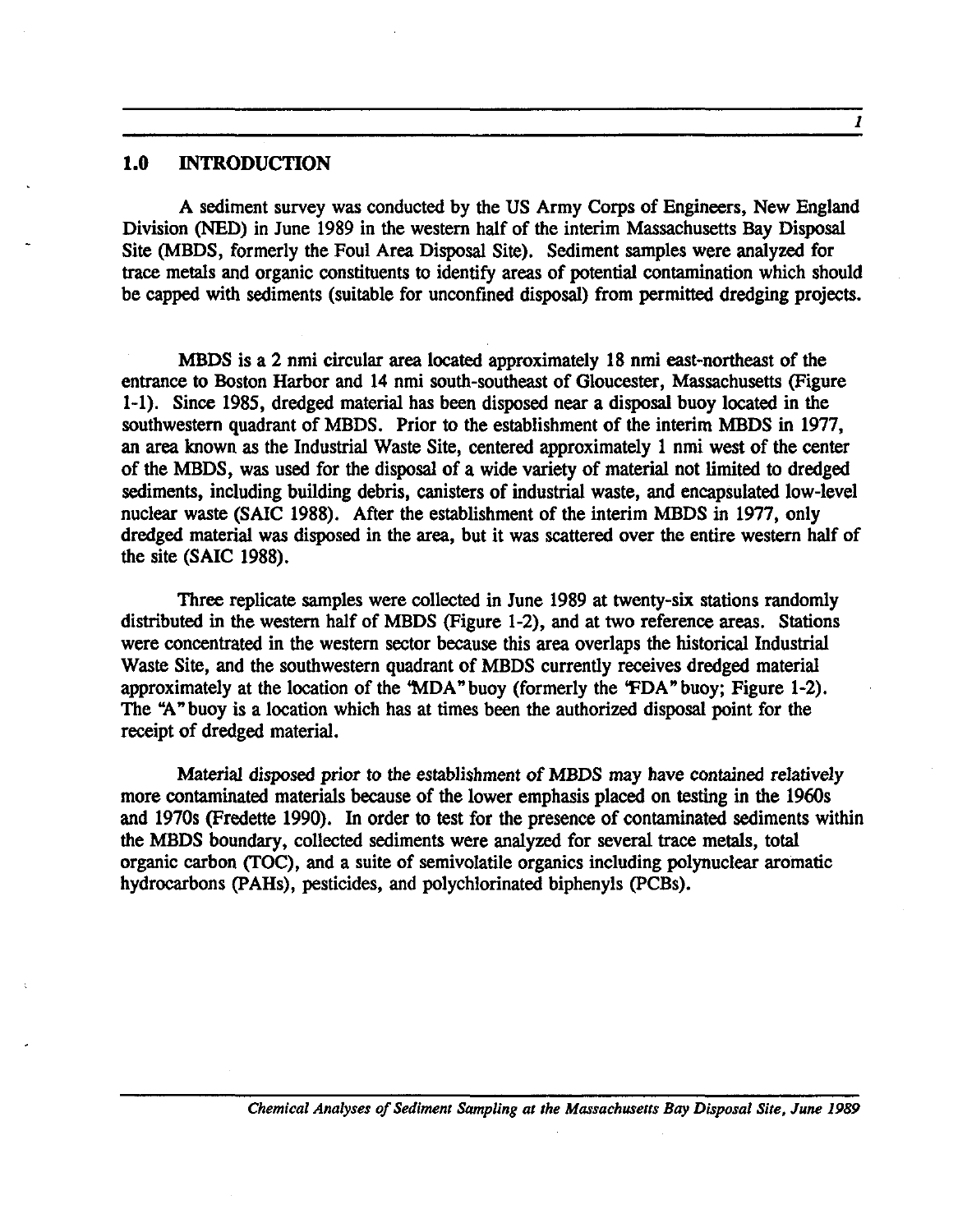

Figure 1-1. Location of MBDS and MBDS reference areas

*Chemical Analyses of Sediment Sampling at the Massachusetts Bay Disposal Site, June 1989* 

2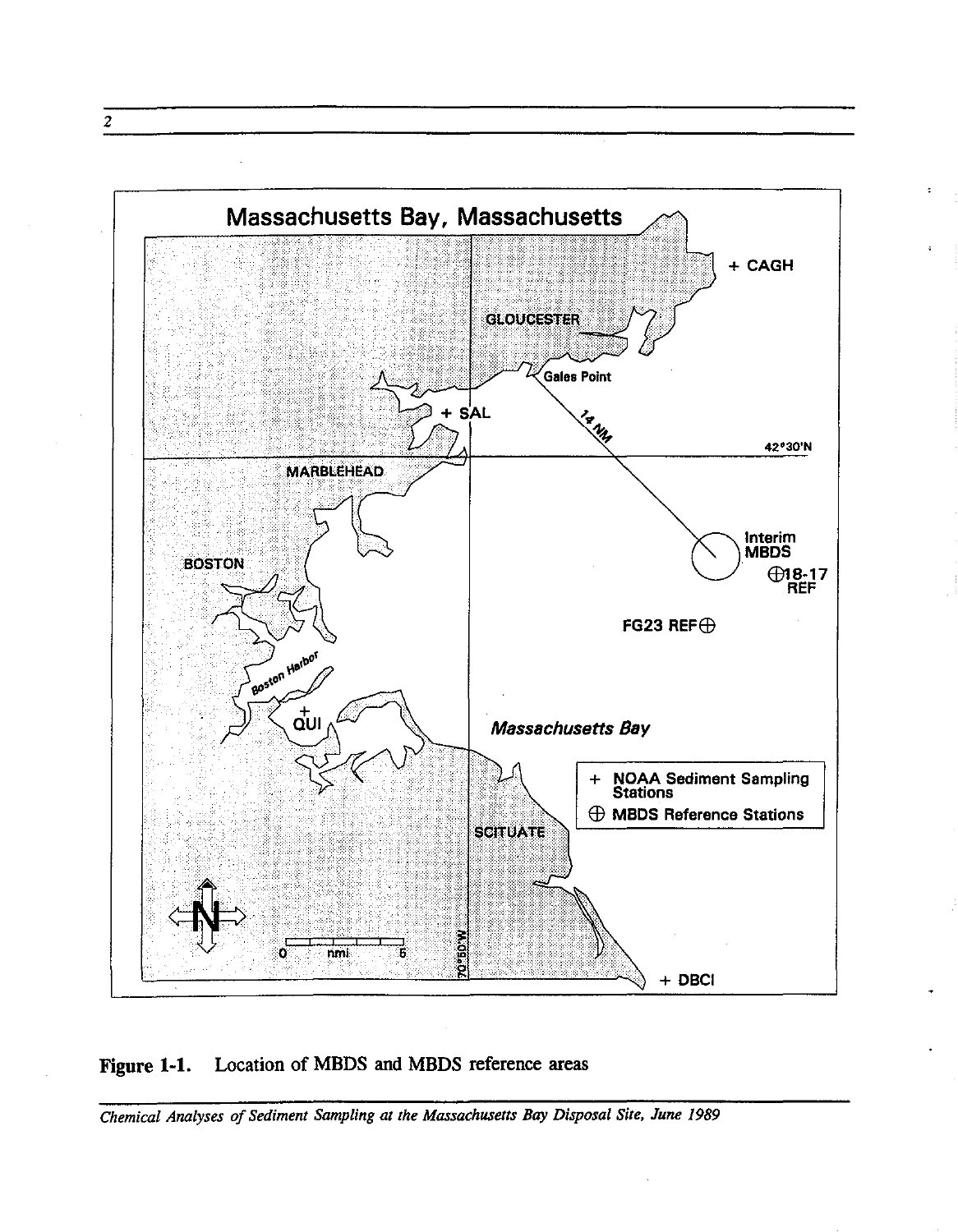

**Figure** 1-2. Location of grab samples taken at MBDS, June 1989. **MDA** buoy is the active disposal point; "A" buoy was an historic disposal location. Dredged material footprint from bathymetric survey of 1990 (Germano et al. 1994).

*Chemical Analyses of Sediment Sampling at the Massachusetts Bay Disposal Site. June 1989* 

3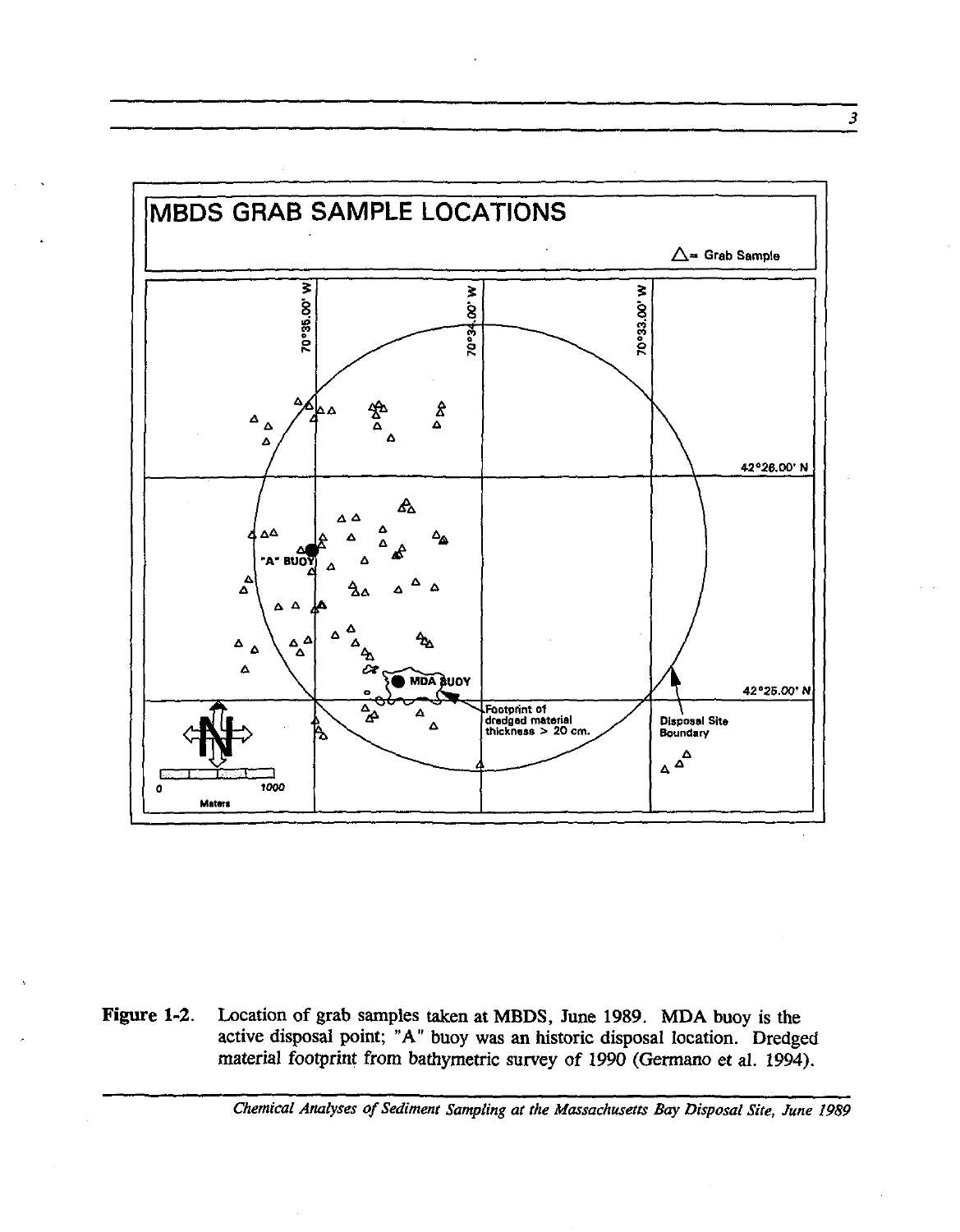4

#### 2.0 METHODS

#### 2.1 Field Procedures

Samples were collected aboard the US Environmental Protection Agency's (EPA) vessel O.S.V. *Anderson* by the NED during 5-7 June 1989. LORAN-C, calibrated to a fixed reference point, was used for navigational control. Water depths at the sample stations ranged from approximately 60 to 90 meters.

Three replicate grab samples were taken at twenty-six stations located within or adjacent to the western half of the MBDS (Figure 1-2). Replicate grabs are collected in order to average out local sediment variation. Contaminant concentrations are, in general, highly dependent upon local sediment redox conditions, and dredged materials are characterized by high variability (Morton and Karp 1980). Results are presented for each approximate station location rather than for each replicate (Figure 2-1).

Two reference areas (18-17 and FG-23), located south of the site (Figure 1-1), were also sampled in triplicate. Two additional replicates were collected from 18-17 from the same grab sample as a measure of field sampling replicability. Each station sample replicate was analyzed for a suite of metals and total organic carbon (TOC) by the NED laboratory. Samples from the three replicate grabs were composited at each station for analysis of a suite of semivolatiles. Replicate samples from station 18-17 were analyzed individually for semivolatile compounds.

Grab samples were taken at each station using a Smith-McIntyre grab sampler. One core was taken from each grab sample using polycarbonate tubes which had been rinsed with seawater by the NED laboratory prior to the cruise; stainless steel spoons were used to stabilize lifting the core from the grab sampler. The grab sampler and the stainless steel spoons were thoroughly rinsed with seawater between each station. The replicate samples at reference station 18-17 were taken without the use of stainless steel spoons. Cores were taken from the center of each grab to avoid contamination. Samples were stored at approximately  $4^{\circ}$  C in plastic sample bags and then transported to the NED laboratory where they were stored again at approximately 4° C until analysis.

#### 2.2 Laboratory Procedures

Samples were analyzed for both metal and organic constituents (Table 2-1). Metals, including chromium (Cr), nickel (Ni), copper (Cu), zinc (Zn), cadmium (Cd), mercury (Hg), and lead (Pb), were analyzed using the EPA's Test Methods for Evaluating Solid Waste (SW-846) procedures (Table 2-1; EPA 1986). Sediment samples were acid digested (Method 3050) and analyzed using direct aspiration atomic absorption (AA) except for mercury (Hg) analysis (Method 7471). Mercury was analyzed using cold vapor atomic absorption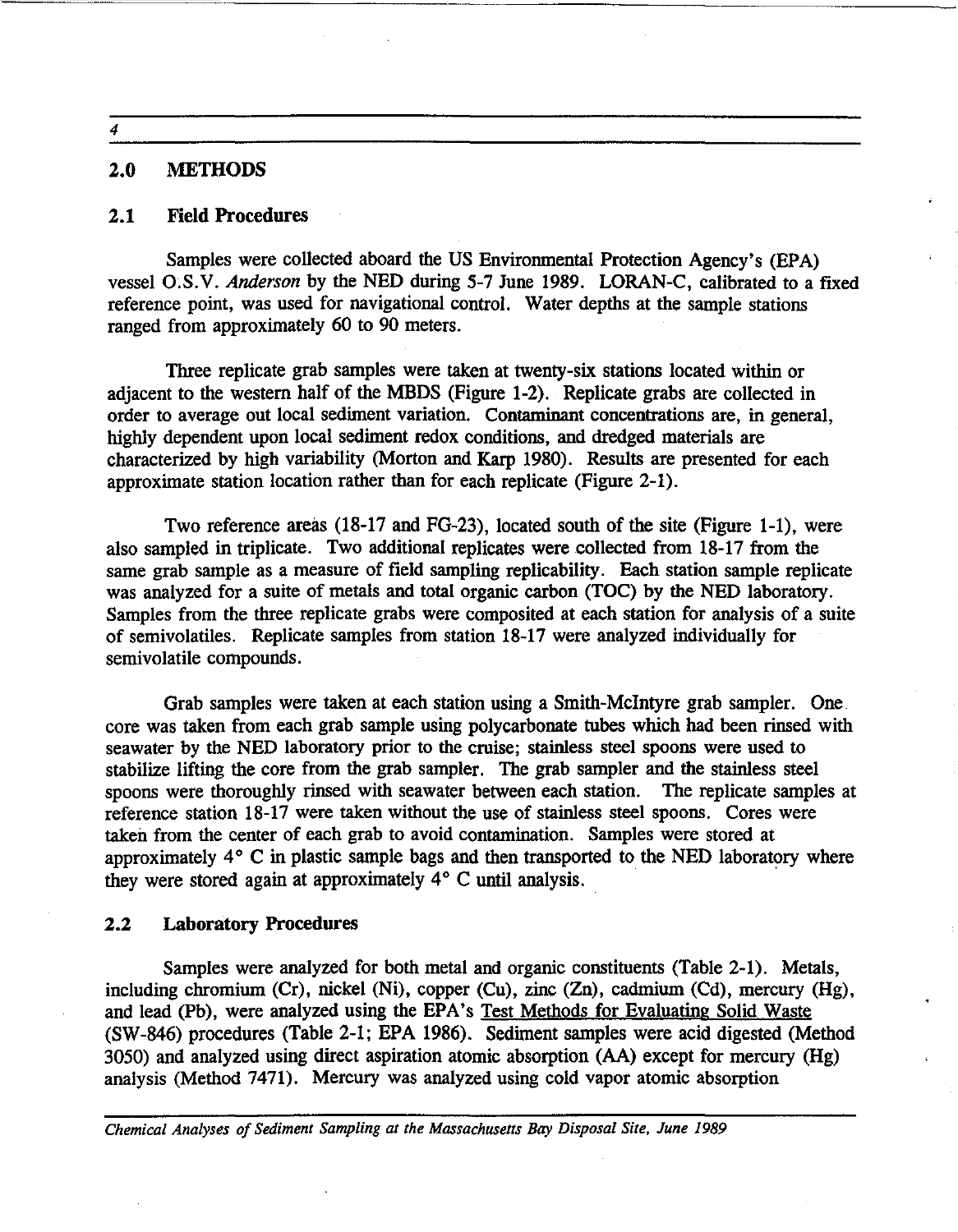

Figure 2-1. Approximate station locations averaged from three replicate grabs, MBDS, **June 1989** 

 $\sim$ 

Chemical Analyses of Sediment Sampling at the Massachusetts Bay Disposal Site, June 1989

 $\overline{5}$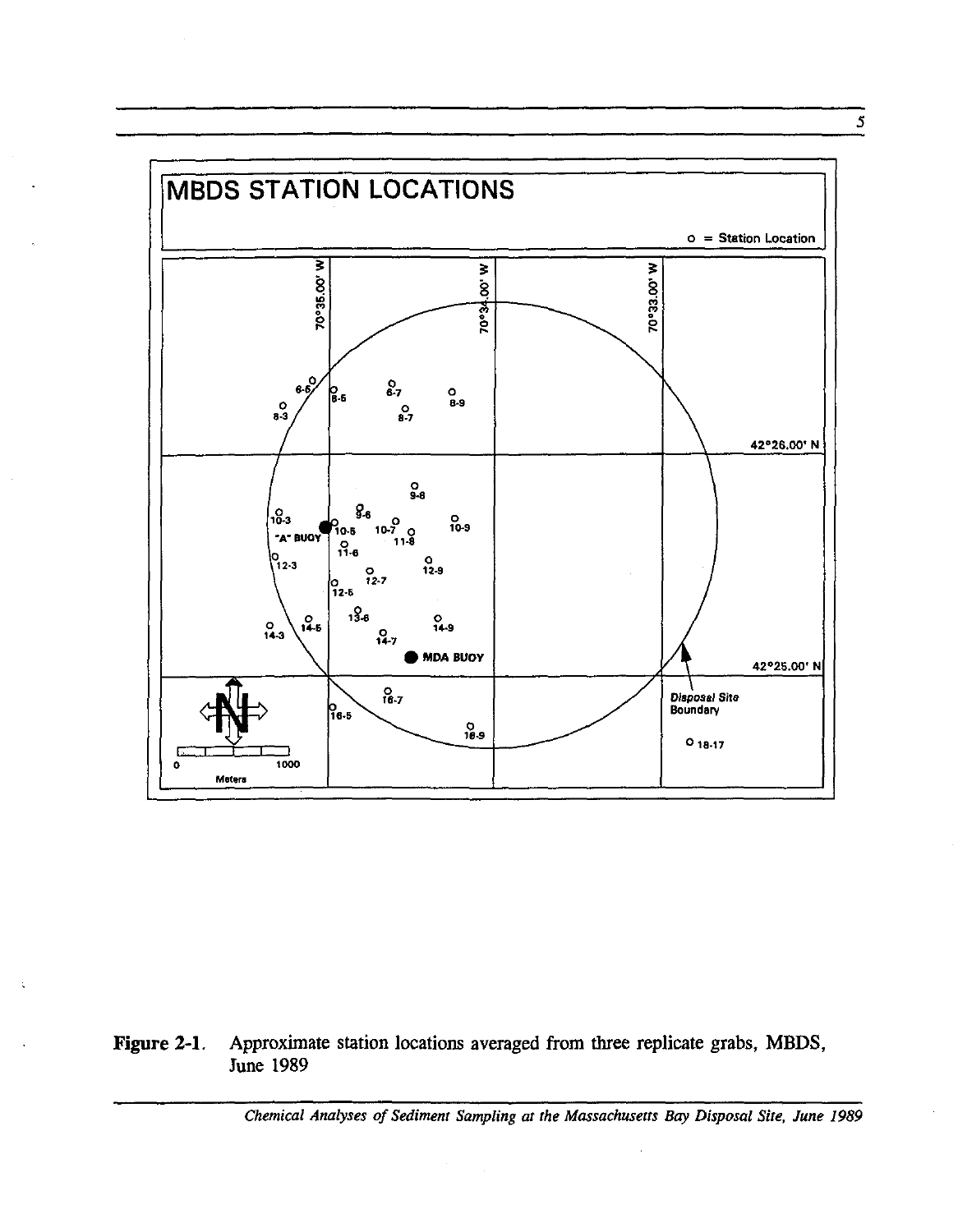#### **Table 2-1**

---------------

#### Summary of Laboratory Analytical Methods

| <b>ANALYTE</b>              | SW-846 TEST METHOD NO. |            | INSTRUMENTATION LABORATORY |            |  |  |
|-----------------------------|------------------------|------------|----------------------------|------------|--|--|
| Metals                      | Sample Prep            | Analytical |                            | <b>NED</b> |  |  |
| Cadmium                     | 3050                   | 7130       | AA                         |            |  |  |
| Chromium                    | 3050                   | 7190       | AA                         |            |  |  |
| Copper                      | 3050                   | 7210       | <b>AA</b>                  |            |  |  |
| Lead                        | 3050                   | 7420       | AA                         |            |  |  |
| Mercury                     | --                     | 7471       | <b>CVAA</b>                |            |  |  |
| <b>Nickel</b>               | 3050                   | 7520       | AA                         |            |  |  |
| Zinc                        | 3050                   | 7950       | AA                         |            |  |  |
| <b>BNA</b>                  | 3550                   | 8270       | GC/MS                      | Chemrox    |  |  |
| Pesticides/PCBs             | 3540                   | 8080       | GC/ECD                     | <b>NED</b> |  |  |
| <b>Total Organic Carbon</b> |                        | 9060       |                            | <b>NED</b> |  |  |

#### Instrumentation:

| AA          | <b>Direct Aspiration Atomic Absorption</b> |
|-------------|--------------------------------------------|
| <b>CVAA</b> | Cold Vapor Atomic Absorption               |
| <b>ECD</b>  | <b>Electron Capture Detector</b>           |
| GC          | Gas Chromatograph                          |
| <b>MS</b>   | Mass Spectrometer                          |
| Analytes:   |                                            |
| <b>BNA</b>  | Basic, Neutral, and Acidic Semivolatiles   |
| <b>PCB</b>  | Polychlorinated Biphenyl                   |

Laboratories:

NED Chemrox US Army Corps of Engineers, New England Division Laboratory Chemrox Laboratory Services

All methods from EPA SW-846 (EPA 1986).

*Chemical Analyses of Sediment Sampling at the Massachusetts Bay Disposal Site, June 1989* 

6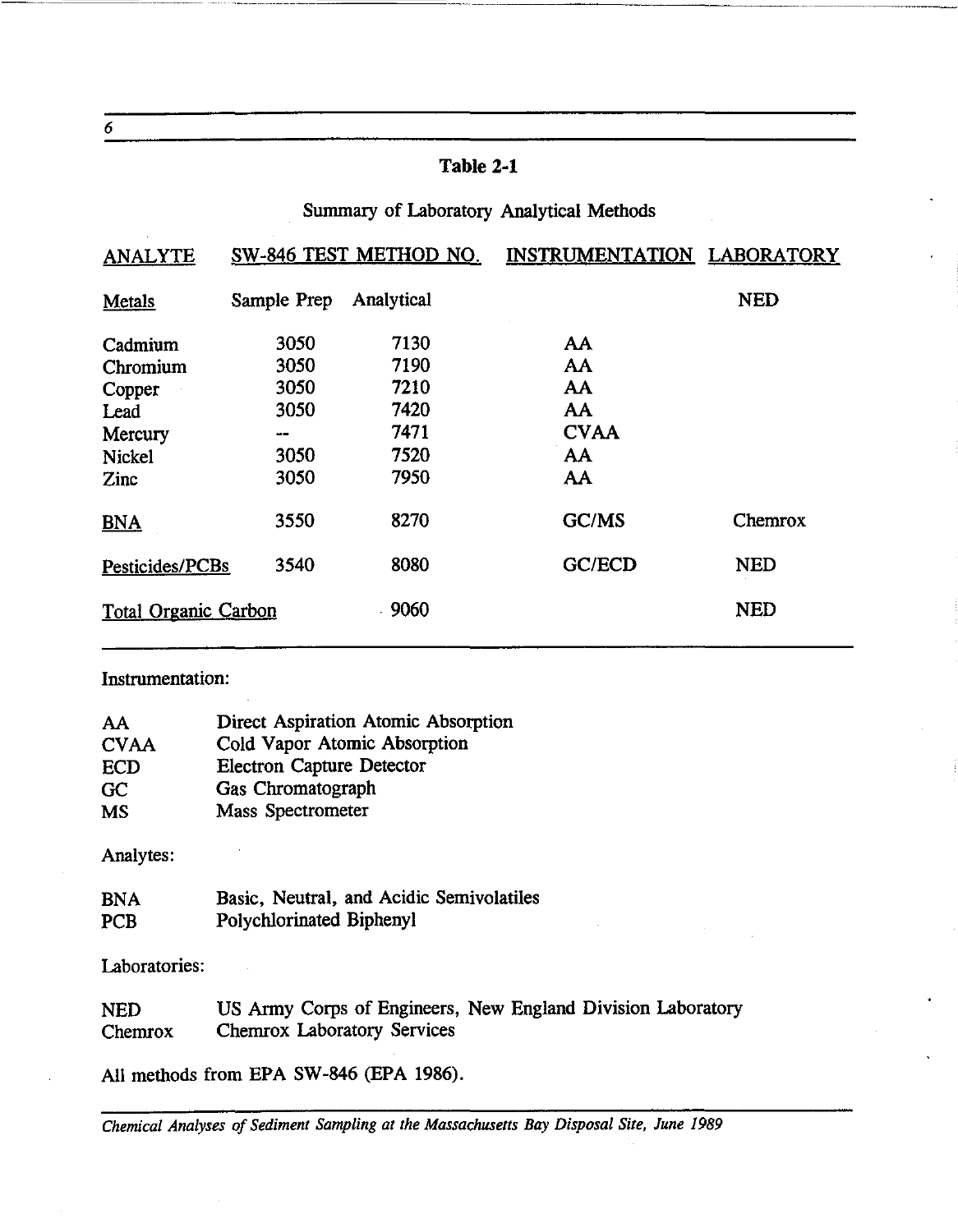(CV AA). AA detenuinations are completed as single element analyses which allow for low detection limit thresholds (the direct aspiration method is not as sensitive as graphite furnace AA).

TOC was measured using protocols described in SW-846 Method 9060 (EPA 1986). Organic carbon in the samples was converted by the analyzer to carbon dioxide  $(CO<sub>2</sub>)$ , which was subsequently measured by an infrared detector. The amount of  $CO<sub>2</sub>$  is directly proportional to the concentration of carbonaceous material in the sample. Inorganic forms of carbon (carbonate and bicarbonate) are not included as part of the reported total organic carbon value. Total organic carbon is a measurement of organic matter (both labile and refractory) in sediments.

Composited MBDS samples were analyzed for semivolatile organics using SW -846 Method 8080 (pesticides and PCBs) by the NED laboratory, and Method 8270 (basic, neutral, and acidic semivolatiles or BNA) by Chemrox Laboratory Services in Shelton, Connecticut. BNA compounds include a full suite of polynuclear aromatic hydrocarbons (PAHs; Table 2-2). Method 8080 measures the concentrations of several chlorinated pesticides and PCBs from a sample extract using a gas chromatograph with an electron capture detector. Method 8270 measures the concentration of semivolatile organic compounds soluble in methylene chloride using a gas chromatograph with a mass spectrometer detector (GC/MS).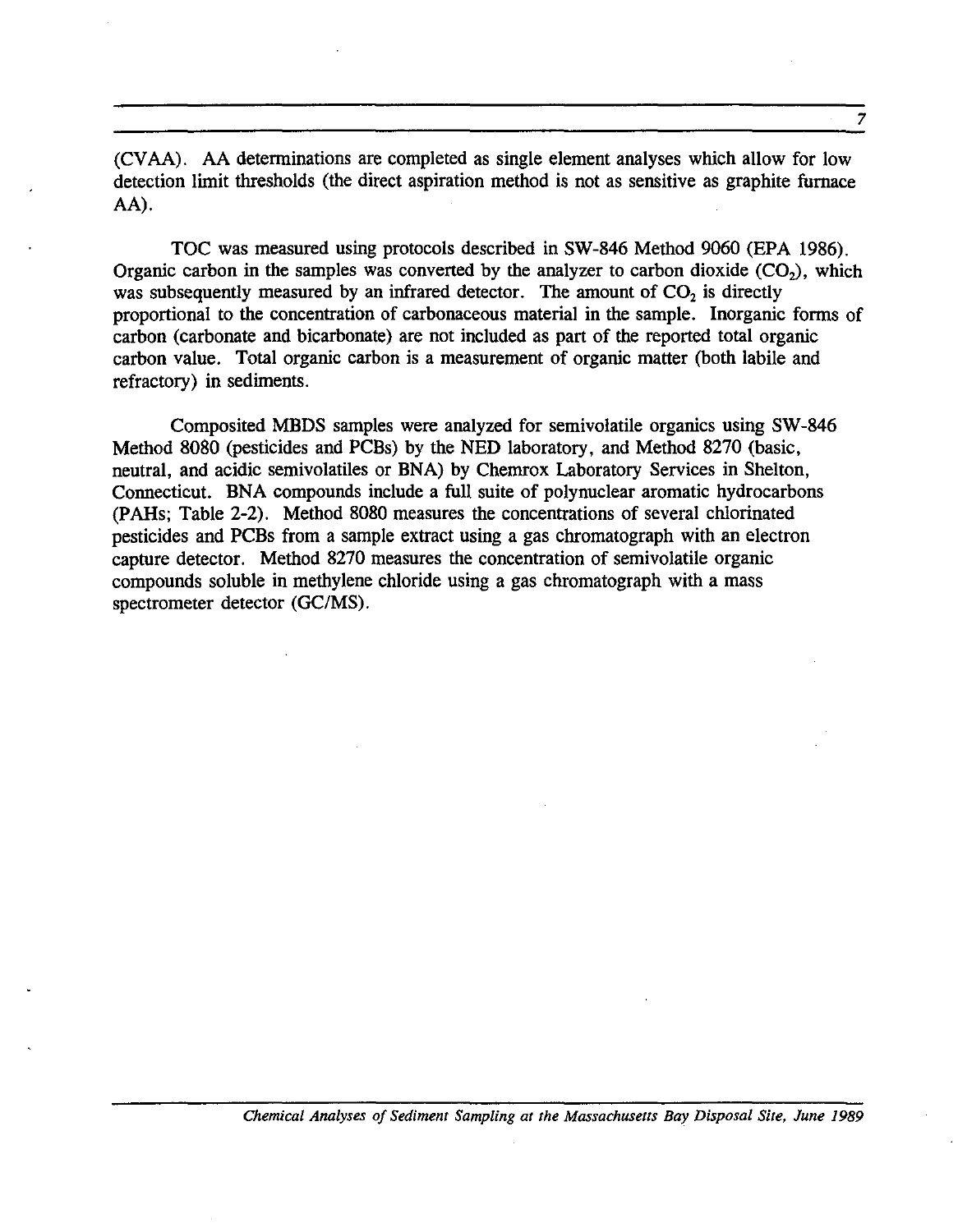## **Table 2-2**

## Organic Compound Method Detection Limits

|                                  |      | Organic Compound Method Detection Limits |          |
|----------------------------------|------|------------------------------------------|----------|
| Pesticides (Method 8080)         |      | DL (ppb) Base Neutrals/Acid, continued   | DL (ppb) |
| 4.4'-DDD                         |      | 2.0 4-Chloroaniline                      | 1300     |
| $4.4$ . DDE                      |      | 1.0 4-Chlorophenyl-phenylether           | 660      |
| 4.4' DDT                         |      | 2.0 4-Methylphenol                       | 660      |
| Aldrin                           |      | 0.5 [4-Nitroaniline                      | 3300     |
| alpha-BHC                        |      | 0.5 4-Nitrophenoi                        | 3300     |
| beta-BHC                         |      | 0.5 Acenaphthene                         | 660      |
| kielta-BHC                       |      | 0.5 Acenaphthylene                       | 660      |
| <b>Dieldrin</b>                  |      | 1.0 Anthracene                           | 660      |
| Endosulfan I                     |      | $1.0$ Benzo(a)anthracene                 | 660      |
| Endosulfan II                    |      | $1.0$ Benzo(a) pyrene                    | 660      |
| Endosulfan Sulfate               |      | 2.0 Benzo(b)fluoranthene                 | 660      |
| lEndrin.                         |      | 1.0 $\text{Benzo}(g, h, i)$ perylene     | 660      |
| Endrin Aldehyde                  |      | 2.0 Benzo(k)fluoranthene                 | 660      |
| gamma-BHC (Lindane)              |      | 0.5 Benzoic acid                         | 3300     |
| Heptachlor                       |      | 0.5 Benzyl alcohol                       | 1300     |
| Heptachlor Epoxide               |      | 0.5 Bis(2-chloroethoxy)methane           | 660      |
| Methoxychlor                     |      | 1.0 Bis(2-chloroethyl) ether             | 660      |
|                                  |      | Bis(2-chloroisopropyl)ether              | 660      |
| Total PCBs (Method 8080)         |      | 20 Bis(2-ethylhexyl)phthalate            | 660      |
|                                  |      | Butylbenzylphthalate                     | 660      |
| Base Neutrals/Acid (Method 8270) |      | Chrysene                                 | 660      |
| 1.2.4-Trichlorobenzene           |      | 660   Di-n-butylphthalate                | 660      |
| 1.2-Dichlorobenzene              |      | 660 Di-n-octyl phthalate                 | 660      |
| 1.3-Dichlorophenol               |      | 660 Dibenzo(a,h)anthracene               | 660      |
| 1,4-Dichlorobenzene              |      | 660 Dibenzofuran                         | 660      |
| 2.4.5-Trichlorophenol            |      | 660 Diethylphthalate                     | 660      |
| $[2, 4, 6$ -Trichlorophenol      |      | 660 Dimethylphthalate                    | 660      |
| 2.4-Dichlorophenol               |      | 660 Fluoranthene                         | 660      |
| 2.4-Dimethylphenol               | 660  | Fluorene                                 | 660      |
| $2,4$ -Dinitrophenol             |      | 3300 Hexachlorobenzene                   | 660      |
| 2.4-Dinitrotoluene               |      | 660 Hexachlorocyclopentadiene            | 660      |
| 2,6-Dinitrotoluene               |      | 660 Hexachlorobutadiene                  | 660      |
| 2-Chioronaphthalene              |      | 660 Hexachloroethane                     | 660      |
| 2-Chlorophenol                   |      | $660$  Indeno $(1,2,3$ -cd) pyrene       | 660      |
| 2-Methylnapthalene               | 660  | Isophrone                                | 660      |
| 2-Methylphenol                   |      | 660   N-Nitroso-di-n-propylamine         | 660      |
| 2-Nitroaniline                   | 3300 | N-Nitrosodiphenylamine                   | 660      |
| 2-Nitrophenol                    | 660  | Naothalene                               | 660      |
| 3.3-Dichlorobenzidine            |      | 1300 Nitrobenzene                        | 660      |
| 3-Nitroaniline                   | 3300 | Pentachlorophenol                        | 3300     |
| 4.6-Dinitro-2-methylphenol       |      | 3300 Phenanthrene                        | 660      |
| 4-Bromophenyl-phenylether        |      | 660 Phenol                               | 660      |
| 4-Chloro-3-methylphenol          |      | 1300 Pyrene                              | 660      |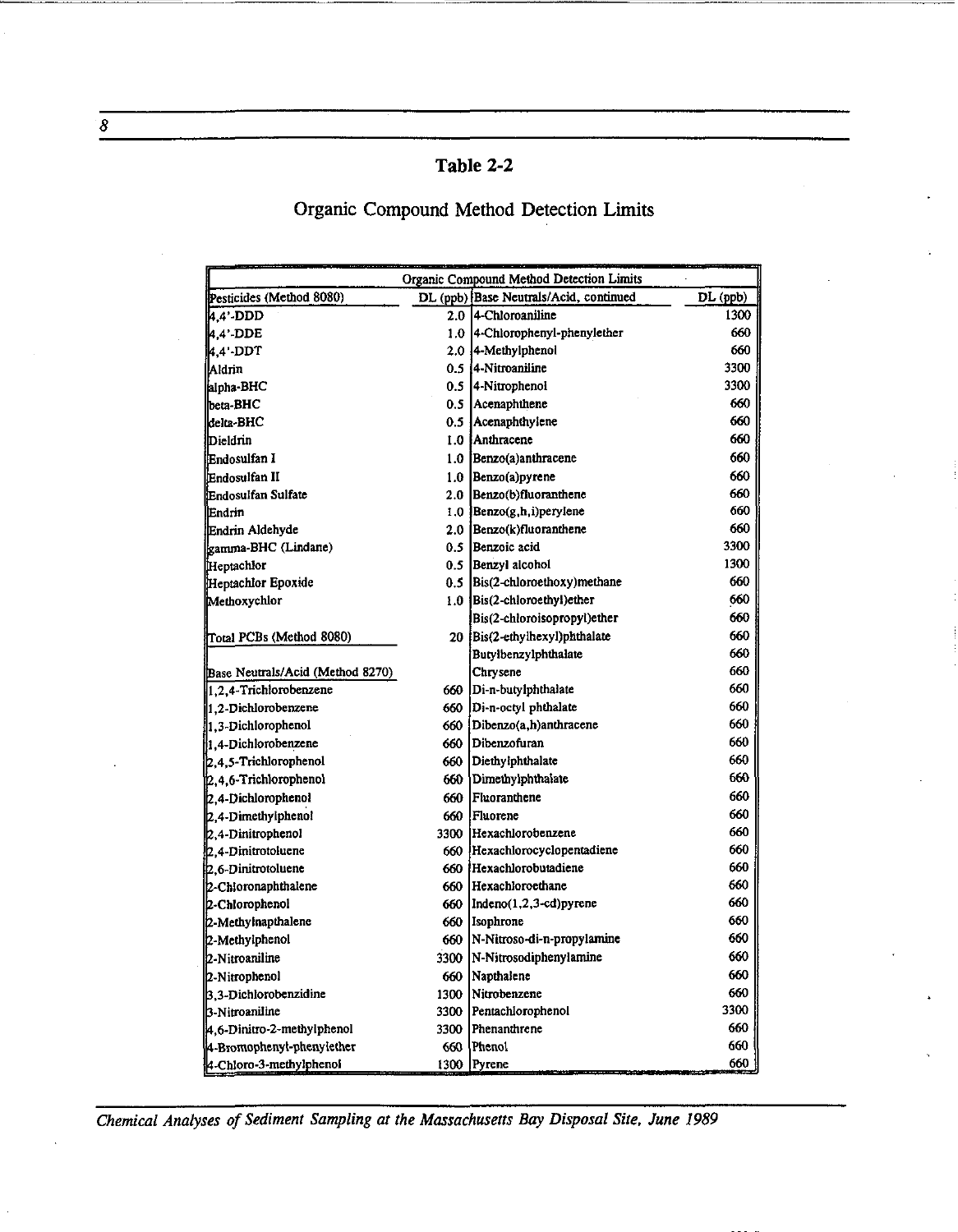#### 3.0 RESULTS

#### 3.1 Data Quality Analysis

Results submitted by the NED laboratory and Chemrox were found to be acceptable and supported by appropriate documentation, with some data qualified as discussed below. Sample data were evaluated using protocols developed by the EPA (EPA 1988a, 1988b), including a review of laboratory detection limits, sample holding times, and laboratory quality control (QC) samples. QC samples consisted of method blanks, matrix spikes, and duplicate samples. No QC sample results were submitted with the TOC data; consequently, all TOC data were qualified "J" as estimated. Data qualified as estimated are acceptable, but a greater degree of uncertainty is associated with these values than with unqualified data.

Method detection limits (MDLs) are the minimum concentrations of a substance that can be measured and reported with 99% confidence that the analyte concentration is greater than zero. The MDL incorporates all of the analytical operations. All MDLs were acceptable as proscribed by each method (Table 2-2) for all sample results, except for two basic, neutral, acidic semivolatile (BNA) results for samples 8-5 and 9-8. These samples were diluted tenfold which resulted in detection limits an order of magnitude higher than the other samples. Samples are diluted either because the presence of high concentrations of a measured compound can interfere with accurate quantification of chromatographic peaks, or because the sediment matrix itself causes interference. AIl compounds were below detection in these samples except for one estimated value of di-n-octyl phthalate (1900 ppb). The result of this dilution is that the potential presence of PAHs at concentrations above the normal detection limit at these two stations cannot be determined. This uncertainty was taken into account in discussing the MBDS chemical results (Section 4.1).

The EPA recommends a limit to the amount of time samples can be stored before analysis; this period is called the holding time. There are no formal holding times for sediment matrix samples. Samples were extracted for organic analyses less than forty-five days after sampling, and analyzed less than thirty-eight days after extraction. No organics or metals samples were qualified based on excessive holding times (EPA 1988a, 1988b).

Method blanks are laboratory QC samples processed with the samples but containing only reagents, and are used to test for contamination which may have been contributed by the laboratory during sample preparation. An acceptable number of method blanks were analyzed with all sample sets except that there were no method blanks for Hg or total organic carbon (TOC) analyses. TOC results were already qualified, so no further qualification was necessary. Mercury results were also qualified as estimated. Method blanks were below detection for all pesticides, PCBs, and metals except Hg. BNA compounds were also undetected in the associated method blanks with the exception of bis(2-ethylhexyl)phthalate which was detected in three of the four BNA method blanks at estimated concentrations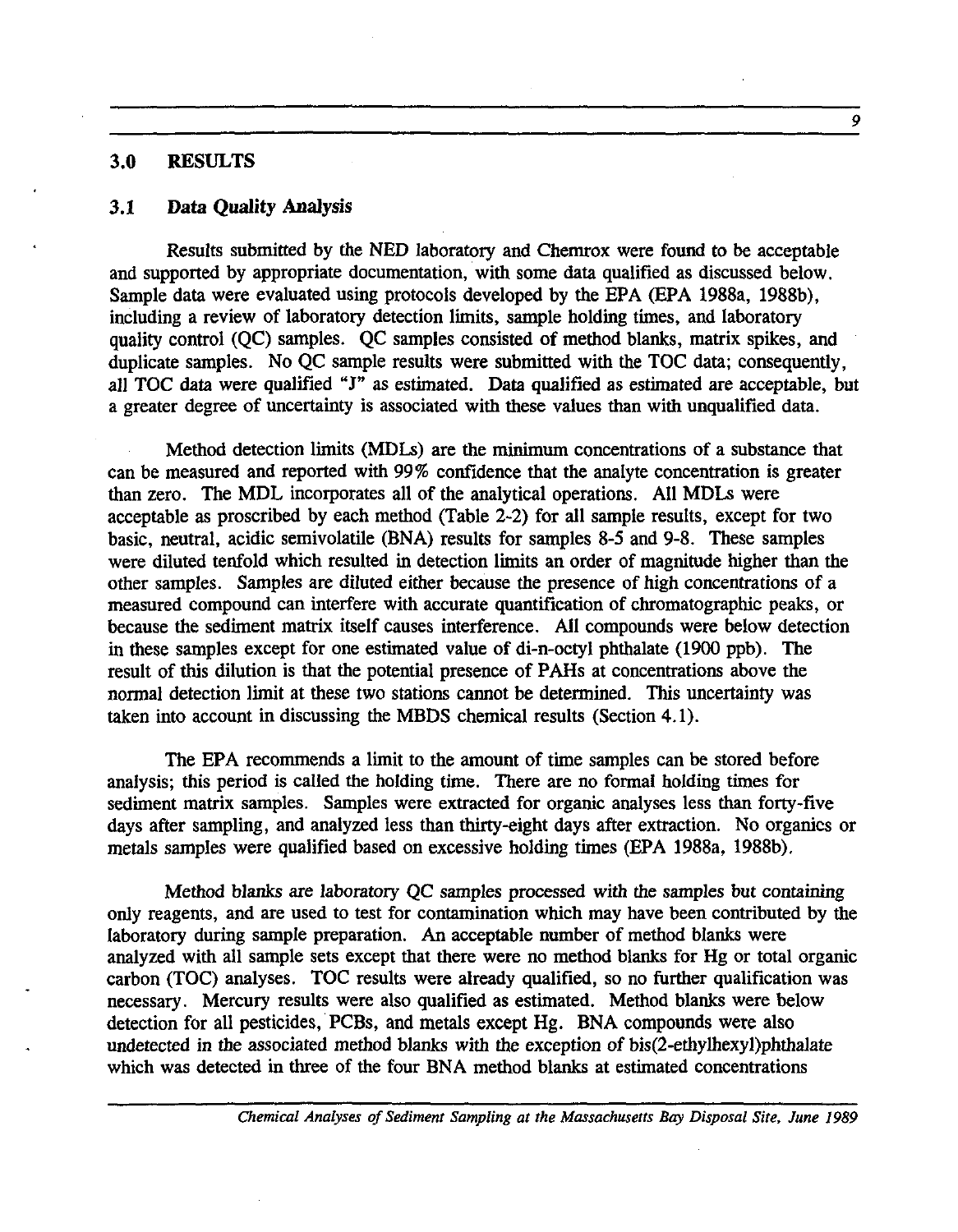*10* 

below the MDL. Phthalates are common constituents of plastic and may have been introduced in the laboratory sample preparation process. All sample detections of bis(2-ethylhexyl)phthalate were qualified with a "]" because of the laboratory method blank detections.

Detected phthalates in MBDS samples may have been introduced in the laboratory; in addition. samples may have been contaminated with phthalates from the plastic storage bags. All phthalate detections were qualified due to the uncertainty. There was no apparent difference between replicate samples taken with and without the use of the stainless steel spoon in the field.

Matrix spike samples are spiked with a known concentration of a particular inorganic or organic analyte. The percent recovery of the spiked compound indicates the efficiency and effectiveness of sample preparation and analysis procedures, and how tightly bound a compound is to the sample matrix. One sample and sample duplicate (10-7) were spiked with six pesticide compounds; percent recoveries were within acceptance ranges (EPA 1988a). No samples were spiked with PCBs. Two matrix spike duplicate pairs were analyzed for eleven BNA compounds; all recoveries were within acceptance limits.

Pesticide, PCB, and BNA samples were also spiked with surrogate compounds, which are artificial compounds not normally found in environmental samples. Surrogate recovery is also used to indicate the efficiency and effectiveness of sample preparation and analysis procedures. Pesticide and PCB samples were spiked with the surrogate TCMX, and BNA samples were spiked with six surrogate compounds. Percentage recoveries of surrogates indicated acceptable laboratory sample extraction.

Laboratory duplicate samples indicate precision (replicability) of laboratory procedures. Calculation of the relative percent difference (RPD) between the duplicate samples is the common method to compare duplicate results as a measure of laboratory precision. Matrix spike duplicate samples were analyzed for pesticide, PCB, and BNA analyses, and eight duplicate sample pairs were analyzed for all of the metals analyzed in the MBDS samples. RPDs for all duplicate analyses were acceptable within EPA required limits (EPA 1988a, 1988b), indicating acceptable laboratory precision.

Field replicate analysis is an indicator of field precision as well as degrees of difference between individual samples. The pesticide 4,4'-DDE (DDE) was the only compound detected in the two field replicates collected at Station 18-18. Measured concentrations were 2.81 ppb and 1.16 ppb with a resulting RPD of 83%. Since only one trace compound was detected, this information is not sufficient to comment on the precision of field sampling.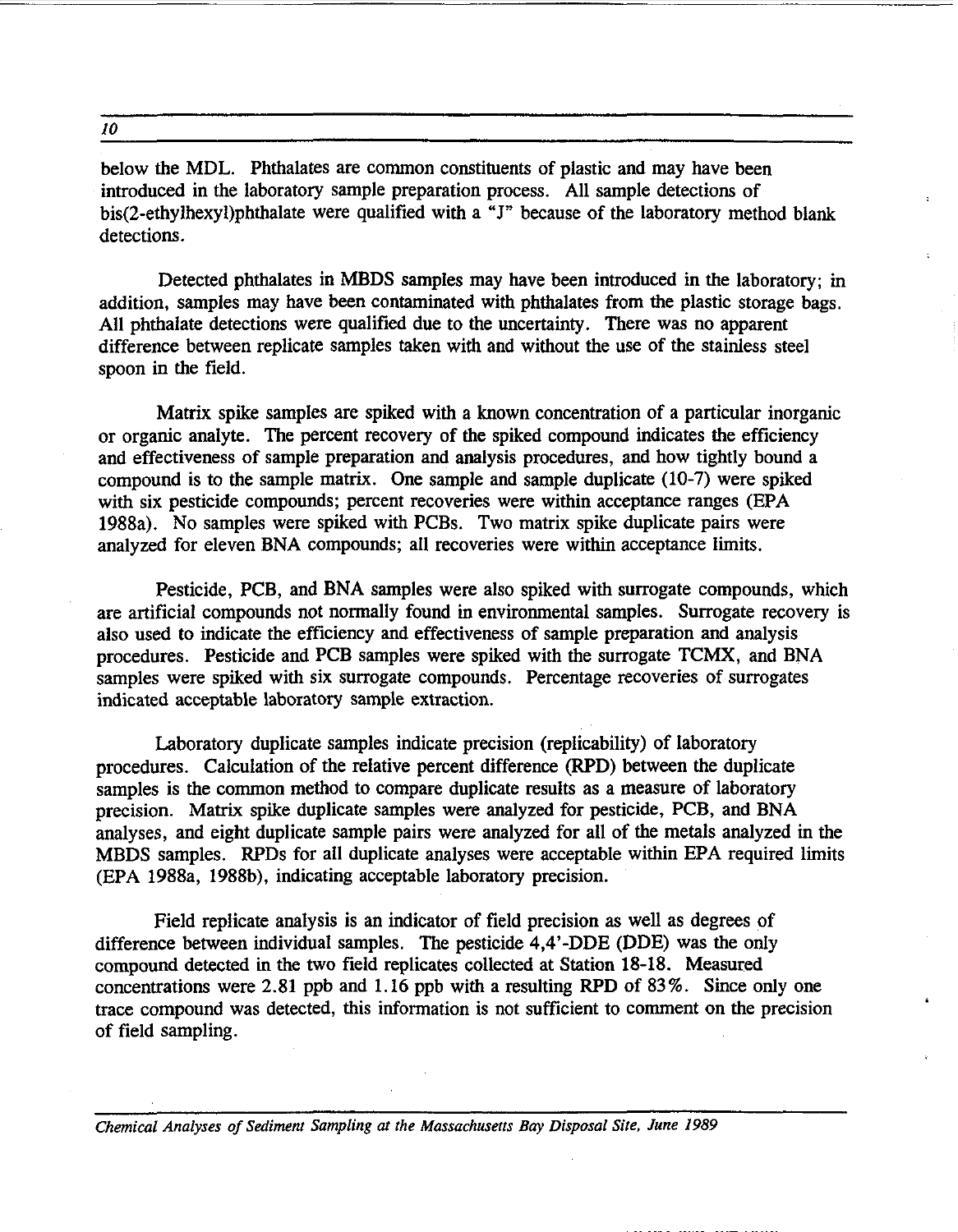#### 3.2 Trace Metal Results

The results from the three replicates were averaged for each station (Table 3-1). Almost all of the metals concentrations were within the "low" category of contaminated sediments as classified by the New England River Basin Commission (Oceanic Society 1982). Exceptions, which fell in the moderately contaminated category, include four (out of twentyeight) Cr results, five Pb results, and one Zn result.

Cadmium concentrations were below detection  $(< 2$  ppm) in all samples except for one replicate from Station 8-7 (4 ppm). Average Cr concentrations ranged from 38 ppm (16-9) to 123 ppm (10-9). Nickel concentrations were below detection  $\overline{(<}14$  to  $\overline{<}16$  ppm) at several stations, and reached a maximum of 35 ppm at Station 8-3 (Table 3-1). Copper concentrations ranged from 19 ppm (8-9) to 78 ppm (Station 12-3). The lowest Zn concentration was also measured at Station 8-9 (66 ppm), and the highest, 221 ppm, was again found at Station 12-3. Mercury was below detection limits  $\left($  < 0.05 ppm) in all replicates at Station 8-7, and in two out of three replicates at Stations 8-3 and 8-5. The highest Hg concentration was measured at Station 12-3 (0.47 ppm), followed closely by Station 14-9 (0.45 ppm), which is the station located by the "MDA" buoy (Figure 2-1). Finally, Pb concentrations ranged from 29 ppm at Stations 16-7 and 16-9 to 155 ppm at Station 9-6 (Table 3-1).

#### 3.3 TOC, Pesticides, and PCB Results

All of the samples collected in the June 1989 survey were analyzed for TOC. Average TOC values ranged from 0.44% at Station 10-7 to 2.2% at Station 18-17 (Table 3-2).

Composited samples, and two replicates of 18-17, were analyzed for pesticides and PCBs. Most of the analyzed pesticides were below detection limits in all of the samples. The most commonly detected pesticide was 4,4'-DDE (DDE), which was detected in seventeen of the thirty samples at concentrations ranging from 0.65 (Station 10-7) to 10.5 ppb (Station 18-17; Table 3-2). The only other pesticides detected, including endrin, dieldrin, and 4.4'-DDD, were all at Station 10-7 (Table 3-2).

PCBs were not detected  $( $20 \text{ pb}$ ) in any sample except in the composite sample$ from Station 16-9, at barely above the detection limit (20 ppb; Table 3-2).

#### 3.4 BNA Results

Composited samples were analyzed for BNA compounds including PAHs. Many of the PAH sample results were qualified ("J") as estimated when they were less than the MDL but were able to be quantified from the chromatographic peaks (above the practical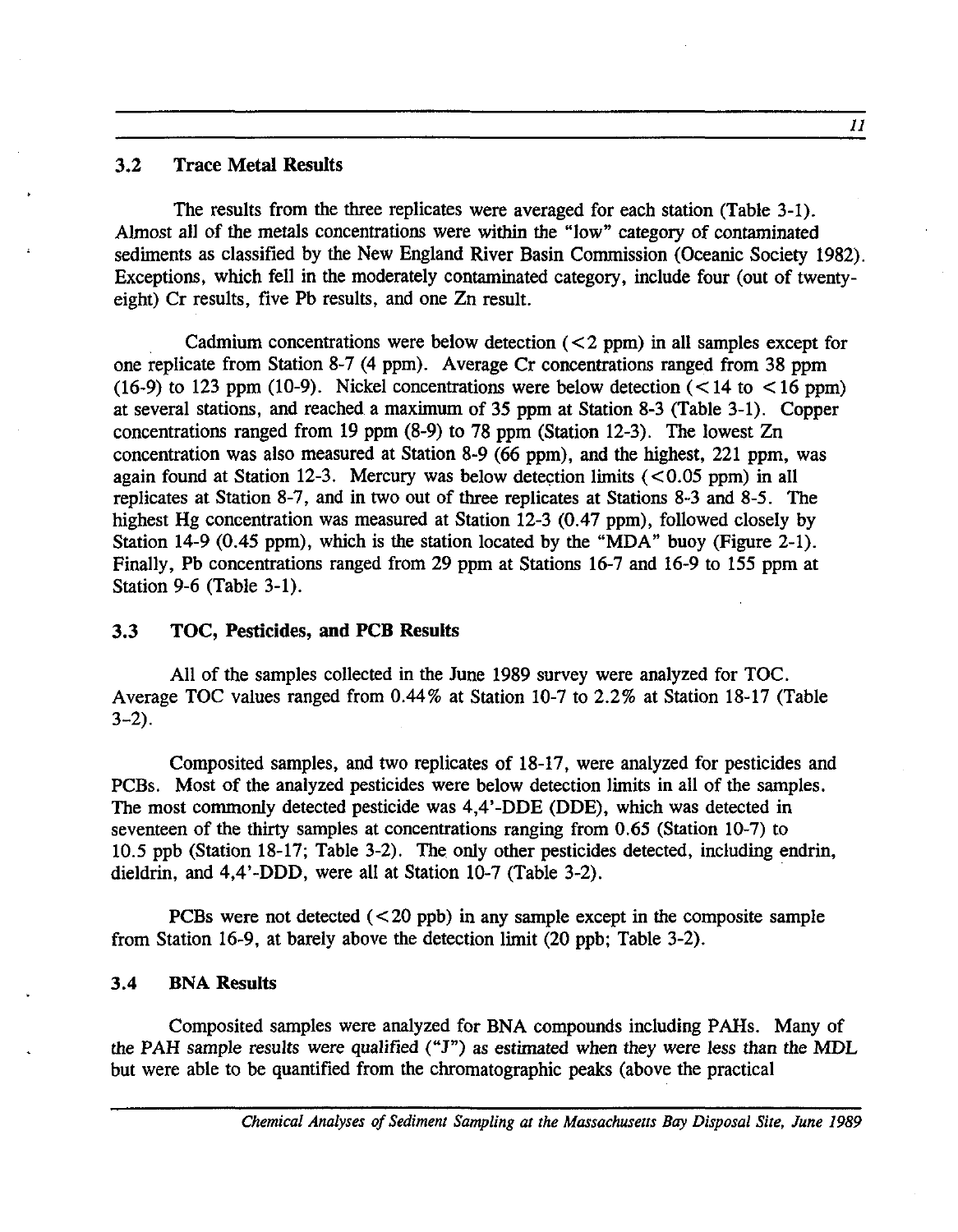| Table 3-1 |  |
|-----------|--|
|-----------|--|

Metals Results of MBDS Sediment Samples, June 1989

|             |             |                 |                  |          |        |          |        |          | <b>MBDS STATIONS</b> |                 |          |                   |                 |                 |                 |
|-------------|-------------|-----------------|------------------|----------|--------|----------|--------|----------|----------------------|-----------------|----------|-------------------|-----------------|-----------------|-----------------|
| Metal (ppm) | Sample      | $12 - 3$        | $12 - 5$         | $12 - 7$ | $12-9$ | $13 - 6$ | $14-3$ | $14 - 5$ | $14 - 7$             | $14-9$          | $16 - 5$ | $16 - 7$          | 16-9            | $18 - 17$       | <b>FG-23</b>    |
| Chromium    | $HM-1$      | $\overline{29}$ | < 9              | 68       | 88     | 65       | 43     | 61       | $\overline{63}$      | $\overline{82}$ | 60       | 49                | $\overline{25}$ | 66              | 69              |
|             | $HM-2$      | 70              | 40               | 72       | 81     | 13       | 80     | 55       | 36                   | 64              | 70       | 36                | 65              | 70              | 66              |
|             | $HM-3$      | 319             | <9               | 51       | 128    | 74       | 81     | 68       | 66                   | 52              | 68       | 51                | 23              | 114             | 56              |
|             | Mean        | 139             | 19               | 64       | 99     | 51       | 68     | 61       | 55                   | 66              | 66       | 45                | 38              | 83              | 64              |
| Copper      | <b>HM-1</b> | 64              | 37               | 40       | 45     | 37       | 52     | 40       | 39                   | 48              | 38       | 23                | 29              | 50              | $\overline{18}$ |
|             | <b>HM-2</b> | 80              | 53               | 51       | 56     | 40       | 34     | 38       | 18                   | 39              | 48       | 27                | 26              | 25              | 22              |
|             | <b>HM-3</b> | 77              | 49               | 42       | 52     | 43       | 58     | 46       | 49                   | 37              | 48       | 24                | 24              | 35              | 24              |
|             | Mean        | 74              | 46               | 44       | 51     | 40       | 48     | 41       | 35                   | 41              | 45       | 25                | 26              | 37              | $\frac{21}{33}$ |
| ¶Lead       | $HM-1$      | 123             | 153              | 66       | 42     | 70       | 69     | 52       | 92                   | 57              | 61       | 29                | 21              | $\overline{53}$ |                 |
|             | <b>HM-2</b> | 78              | 136              | 69       | 70     | 63       | 38     | 40       | 51                   | 75              | 66       | 31                | 47              | 51              | 39              |
|             | <b>HM-3</b> | 129             | 157              | 70       | 56     | 65       | 70     | 62       | 20                   | 51              | 59       | 28                | 18              | 82              | 43              |
|             | Mean        | 110             | 149              | 68       | 56     | 66       | 59     | 51       | 54                   | 61              | 62       | 29                | 29              | 62              | 38              |
| Mercury     | $HM-1$      | 0.49            | 0.19             | 0.3      | 0.38   | 0.38     | 0.11   | 0.18     | 0.41                 | 0.36            | 0.3      | $\overline{0.26}$ | 0.21            | 0.21            | 0.15            |
|             | <b>HM-2</b> | 0.52            | 0.33             | 0.26     | 0.41   | 0.29     | 0.3    | 0.31     | 0.41                 | 0.39            | 0.23     | 0.18              | 0.18            | 0.11            | 0.17            |
|             | $HM-3$      | 0.39            | 0.22             | 0.3      | 0.4    | 0.42     | 0.21   | 0.18     | 0.23                 | 0.61            | 0.22     | 0.37              | 0.08            | 0.31            | 0.26            |
|             | Mean        | 0.47            | 0.25             | 0.29     | 0.40   | 0.36     | 0.21   | 0.22     | 0.35                 | 0.45            | 0.25     | 0.27              | 0.16            | 0.21            | 0.19            |
| Nickel      | <b>HM-1</b> | $<$ 16          | ~16              | 14       | 24     | $<$ 16   | $14$   | 14       | 21                   | 21              | 21       | $14$              | <14             | 37              | $\overline{17}$ |
|             | $HM-2$      | <16             | <16              | $<$ 14   | 21     | 21       | 21     | $14$     | $14$                 | 16              | 22       | $14$              | $14$            | 20              | 18              |
|             | <b>HM-3</b> | <16             | <16              | <14      | <14    | 22       | 17     | 14       | <14                  | 15              | 23       | 16                | ~14             | 22              | 27              |
|             | Mean        | 16              | 16               | 14       | 20     | 20       | 17     | 14       | 16                   | 17              | 22       | 15                | 14              | 26              | $\overline{21}$ |
| Zinc        | <b>HM-1</b> | 190             | $\overline{127}$ | 100      | 153    | 101      | 147    | 109      | 148                  | 99              | 118      | 76                | 99              | 112             | $\overline{87}$ |
|             | <b>HM-2</b> | 211             | 85               | 127      | 119    | 112      | 136    | 123      | 62                   | 102             | 114      | 74                | 54              | 109             | 98              |
|             | $HM-3$      | 262             | 110              | 127      | 107    | 95       | 96     | 104      | 90                   | 123             | 142      | 67                | 70              | 183             | 105             |
|             | Mean        | 221             | 107              | 118      | 126    | 103      | 126    | 112      | 100                  | 108             | 125      | 72                | 74              | 135             | 97              |

Mercury values are qualified, see text for explanation.

Values below the method detection limit are listed as less than (<) the appropriate detection limit.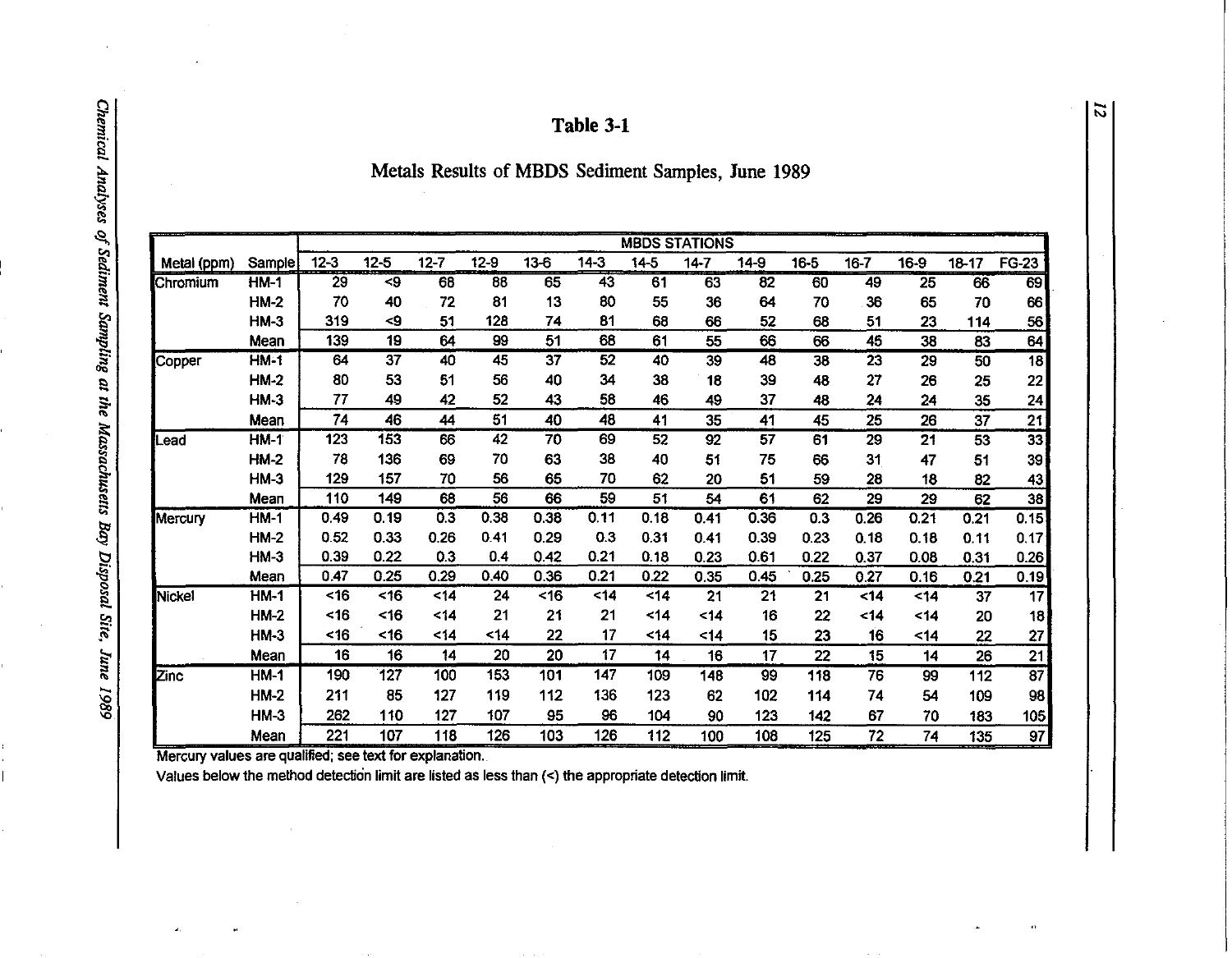**Table 3-1** (cont.)

 $\ddot{\phantom{a}}$ 

| ì                            |  |
|------------------------------|--|
|                              |  |
|                              |  |
|                              |  |
|                              |  |
|                              |  |
|                              |  |
|                              |  |
|                              |  |
|                              |  |
|                              |  |
|                              |  |
|                              |  |
|                              |  |
|                              |  |
|                              |  |
|                              |  |
|                              |  |
| $U(0)$ is a subset of $U(0)$ |  |
|                              |  |
|                              |  |
|                              |  |
|                              |  |
| ۱                            |  |
|                              |  |
|                              |  |
|                              |  |
|                              |  |
|                              |  |
|                              |  |
|                              |  |
| <b>Deutrient</b>             |  |
| ١                            |  |
|                              |  |
|                              |  |
|                              |  |
|                              |  |
|                              |  |
|                              |  |
|                              |  |
|                              |  |
|                              |  |
|                              |  |
|                              |  |
|                              |  |
|                              |  |
|                              |  |
|                              |  |
|                              |  |
|                              |  |
|                              |  |
|                              |  |
|                              |  |
|                              |  |
|                              |  |
|                              |  |
|                              |  |
|                              |  |
|                              |  |
|                              |  |
|                              |  |
|                              |  |
|                              |  |
| ming at the Massachusen.     |  |
|                              |  |
| ı                            |  |
|                              |  |
|                              |  |
|                              |  |
|                              |  |
|                              |  |
|                              |  |
|                              |  |
|                              |  |
|                              |  |
|                              |  |
|                              |  |
|                              |  |
|                              |  |
|                              |  |
|                              |  |
|                              |  |
| Disposal Site,               |  |
|                              |  |
|                              |  |
|                              |  |
|                              |  |
|                              |  |
|                              |  |
| June 1989                    |  |
|                              |  |
|                              |  |
|                              |  |
|                              |  |

|             |             | <b>MBDS STATIONS</b> |         |         |        |                  |                 |                 |                 |          |                 |          |        |                 |                  |
|-------------|-------------|----------------------|---------|---------|--------|------------------|-----------------|-----------------|-----------------|----------|-----------------|----------|--------|-----------------|------------------|
| Metal (ppm) | Sample      | $6-5$                | $6 - 7$ | $8 - 3$ | $8-5$  | $8 - 7$          | $8 - 9$         | $9-6$           | $9 - 8$         | $10 - 3$ | 10-5            | $10 - 7$ | $10-9$ | $11 - 6$        | $11 - 8$         |
| Chromium    | $HM-1$      | 69                   | 65      | 83      | 84     | 69               | $\overline{50}$ | $\overline{71}$ | $\overline{93}$ | 70       | $\overline{57}$ | 120      | 174    | $\overline{17}$ | $\overline{58}$  |
|             | <b>HM-2</b> | 76                   | 67      | 48      | 69     | 73               | 31              | 67              | 146             | 44       | 52              | 22       | 98     | 32              | 81               |
|             | <b>HM-3</b> | 102                  | 62      | 52      | 59     | 70               | 44              | 75              | 128             | 66       | 35              | 65       | 96     | 35              | 201              |
|             | Mean        | 82                   | 65      | 61      | 71     | 71               | 42              | 71              | 122             | 60       | 48              | 69       | 123    | 28              | 113              |
| Copper      | $HM-1$      | 29                   | 26      | 26      | 26     | $\overline{36}$  | 13              | 55              | 91              | 56       | 54              | 60       | 53     | 53              | 103              |
|             | $HM-2$      | 38                   | 26      | 40      | 25     | 28               | 24              | 49              | 58              | 45       | 40              | 63       | 48     | 88              | 45               |
|             | $HM-3$      | 46                   | 24      | 27      | 47     | 33               | 19              | 73              | 69              | 33       | 43              | 28       | 77     | 70              | 50               |
|             | Mean        | 38                   | 25      | 31      | 33     | 32               | 19              | 59              | 73              | 45       | 46              | 50       | 59     | 70              | 66               |
| Lead        | $HM-1$      | $\overline{65}$      | 51      | 24      | 41     | 69               | 48              | 213             | 88              | 54       | $\overline{43}$ | 24       | 80     | 175             | 133              |
|             | $HM-2$      | 70                   | 46      | 69      | 89     | 66               | 50              | 176             | 85              | 85       | 117             | 102      | 95     | 132             | 53               |
|             | <b>HM-3</b> | 71                   | 43      | 25      | 60     | 63               | 29              | 77              | 132             | 76       | 66              | 79       | 79     | 60              | 42               |
|             | Mean        | 69                   | 47      | 39      | 63     | 66               | 42              | 155             | 102             | 72       | 75              | 68       | 85     | 122             | $\overline{76}$  |
| Mercury     | $HM-1$      | 0.09                 | $-0.05$ | < 0.05  | < 0.05 | < 0.05           | 0.08            | 0.37            | 0.27            | 0.16     | 0.35            | 0.12     | 0.32   | 0.39            | 0.23             |
|             | <b>HM-2</b> | 0.11                 | 0.12    | < 0.05  | 0.05   | < 0.05           | < 0.05          | 0.32            | 0.19            | 0.08     | 0.18            | 0.26     | 0.06   | 0.33            | 0.34             |
|             | HM-3        | 0.14                 | 0.06    | 0.05    | 0.22   | < 0.05           | 0.05            | 0.17            | 0.29            | 0.1      | 0.2             | 0.22     | 0.13   | 0.28            | 0.21             |
|             | Mean        | 0.11                 | 0.08    | 0.05    | 0.11   | 0.05             | 0.06            | 0.29            | 0.25            | 0.11     | 0.24            | 0.20     | 0.17   | 0.33            | 0.26             |
| Nickel      | <b>HM-1</b> | $15$                 | 26      | 39      | 25     | 26               | $15$            | < 15            | 26              | 21       | 24              | 28       | 32     | <16             | 19               |
|             | HM-2        | $<$ 15               | 26      | 39      | 18     | 31               | 19              | $15$            | $<$ 15          | 23       | 22              | 30       | 40     | <16             | 16               |
|             | <b>HM-3</b> | 35                   | 28      | 28      | 28     | 29               | <15             | <15             | $15$            | 26       | 24              | 24       | 31     | $<$ 16          | 37               |
|             | Mean        | 22                   | 27      | 35      | 24     | 29               | 16              | 15              | 19              | 23       | 23              | 27       | 34     | 16              | 24               |
| Zinc        | $HM-1$      | $\overline{103}$     | 103     | 115     | 178    | $\overline{137}$ | 82              | 180             | 261             | 161      | 112             | 76       | 152    | 131             | $\overline{131}$ |
|             | <b>HM-2</b> | 130                  | 100     | 135     | 89     | 104              | 67              | 189             | 146             | 92       | 97              | 158      | 197    | 175             | 175              |
|             | HM-3        | 143                  | 101     | 96      | 116    | 116              | 50              | 118             | 184             | 110      | 165             | 150      | 147    | 154             | 270              |
|             | Mean        | 125                  | 101     | 115     | 128    | 119              | 66              | 162             | 197             | 121      | 125             | 128      | 165    | 153             | <u>192</u>       |

 $\tilde{\omega}$ 

Mercury values are qualified. see text for explanation.

Values below the method detection limit are listed as less than (<) the appropriate detection limit.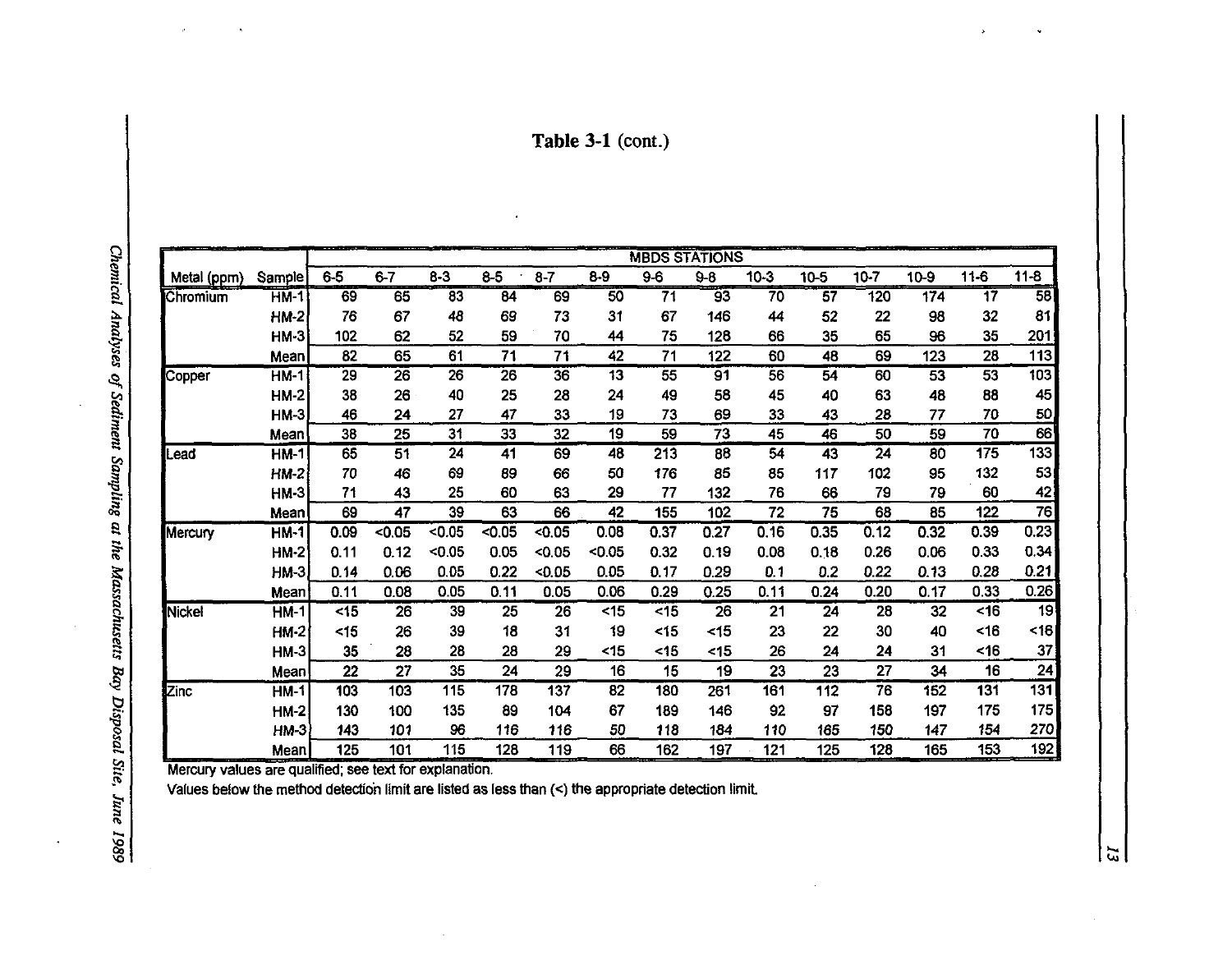| Table 3-2 |  |
|-----------|--|
|-----------|--|

 $\mathcal{A}^{\pm}$ 

## Pesticides and TOC Results of MBDS Sediment Samples, **June 1989**

|            |                    | TOC   |                        |      |      |
|------------|--------------------|-------|------------------------|------|------|
|            | $\overline{4,4-D}$ |       | 4,4'-D Dieldrin Endrin |      | ( %) |
| $6 - 7$    |                    |       |                        |      | 0.86 |
| $8 - 3$    |                    |       |                        |      | 0.63 |
| $8 - 5$    |                    |       |                        |      | 0.77 |
| 8-7        |                    |       |                        |      | 0.96 |
| $8-9$      |                    |       |                        |      | 0.54 |
| 9-5        |                    |       |                        |      | 0.88 |
| $9 - 6$    |                    |       |                        |      | 0.59 |
| $9 - 8$    |                    |       |                        |      | 0.84 |
| $10-3$     |                    | 0.95  |                        |      | 0.85 |
| $10 - 5$   |                    | 1.78  |                        |      | 0.68 |
| 10-7]      | 0.98               | 0.65  | 2.61                   | 4.25 | 0.44 |
| $10-9$     |                    | 2.70  |                        |      | 0.79 |
| $11-6$     |                    | 4.01  |                        |      | 0.55 |
| $ 11 - 8 $ |                    | 2.57  |                        |      | 0.76 |
| $12 - 3$   |                    | 2.94  |                        |      | 0.80 |
| $12-5$     |                    |       |                        |      | 0.61 |
| $12 - 7$   |                    | 1.77  |                        |      | 0.60 |
| $12-9$     |                    | 10.14 |                        |      | 0.67 |
| $13-6$     |                    | 1.73  |                        |      | 0.56 |
| $14 - 3$   |                    |       |                        |      | 1.20 |
| $14 - 5$   |                    | 3.12  |                        |      | 0.61 |
| $14 - 7$   |                    |       |                        |      | 0.88 |
| 14-9       |                    | 2.95  |                        |      | 0.55 |
| $16-5$     |                    | 4.31  |                        |      | 0.95 |
| $16 - 7$   |                    |       |                        |      | 0.57 |
| 16-9       |                    | 6.56  |                        |      | 1.10 |
| 18-17      |                    | 10.50 |                        |      | 2.20 |
| $FG-23$    |                    | 4.43  |                        |      | 0.97 |

Only values above the detection limit are shown.

Chemical Analyses of Sediment Sampling at the Massachusetts Bay Disposal Site, June 1989

 $14$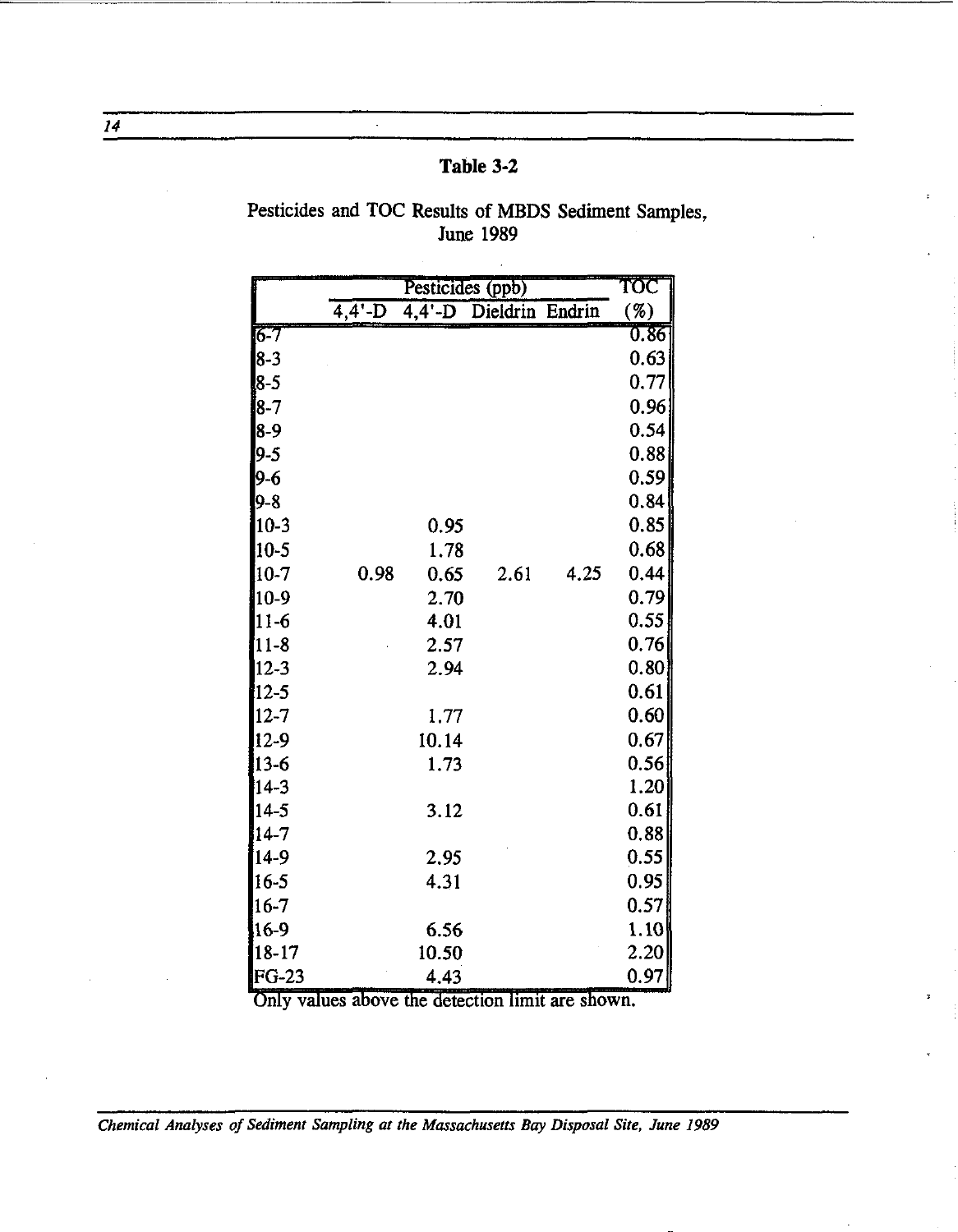quantitation limit; Table 3-3). Two types of BNA compounds were detected in MBDS samples: phthalate esters and PAHs. Almost all of the samples contained bis(2ethylhexyl)phthalate (including three of four method blanks), and ten out of thirty samples contained di-n-octyl phthalate (Table 3-4). Samples containing bis(2-ethylhexyl)phthalate were qualified due to method blank contamination.

About one-third of the MBDS stations were below detection limits in all PAH compounds, including the reference area 18-17. FG-23 contained an estimated concentration of pyrene (130 ppb). PAH results were separated into low molecular weight (LMW) and high molecular weight (HMW) compounds (Table 3-3). Total LMW PAH concentrations ranged from 100 to 510 ppb, except for a maximum LMW PAH concentration measured at Station 12-3 (1500 ppb). Phenanthrene was the most commonly detected LMW PAH compound; naphthalene was detected only at Station 12-3. Eight HMW PAH compounds were detected, and total HMW concentrations ranged from 130 to 6520 ppb (Station 12-3) (Table 3-3).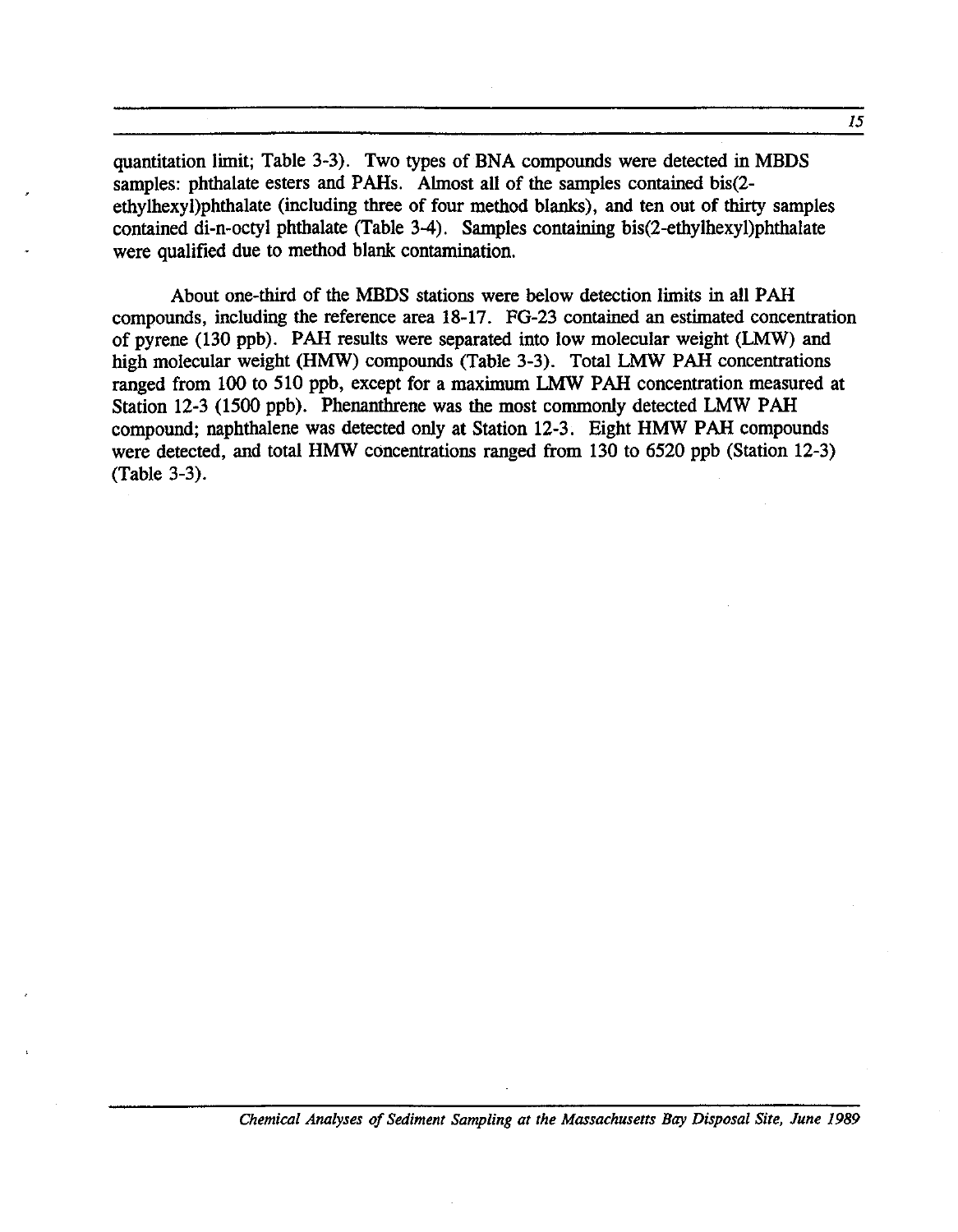#### Table 3-3

 $\tilde{\mathbf{e}}$ 

## PAH Results of MBDS Sediment Samples, June 1989

|                                                              | <b>MBDS STATIONS</b> |       |      |        |        |      |        |          |             |          |        |        |        |        |      |        |        |          |        |      |                  |
|--------------------------------------------------------------|----------------------|-------|------|--------|--------|------|--------|----------|-------------|----------|--------|--------|--------|--------|------|--------|--------|----------|--------|------|------------------|
| PAHs (ppb)                                                   | $6 - 7$              | $8-7$ | 9-6  | $10-3$ | $10-5$ | 10-9 | $11-6$ | $11 - 8$ | $12-3$      | $12 - 5$ | $12-7$ | $12-9$ | $13-6$ | $14-3$ | 14-5 | $14-7$ | $14-9$ | $16 - 5$ | $16-7$ | 16-9 | FG-23            |
| Low Molecular Weight                                         |                      |       |      |        |        |      |        |          |             |          |        |        |        |        |      |        |        |          |        |      |                  |
| Napthalene                                                   |                      |       |      |        |        |      |        |          | 1100        |          |        |        |        |        |      |        |        |          |        |      |                  |
| Phenanthrene                                                 |                      |       |      | 510    | 300    |      | 250    | 110      | 400         |          | 120    |        | 110    | 250    | 190  | 100    | 120    | 180      |        |      |                  |
| Total LMW                                                    |                      |       |      | 510    |        |      | 250    | 110      | 1500        |          | 120    |        | 110    | 250    | 190  | 100    | 120    | 180      |        |      |                  |
| High Molecular Weight                                        |                      |       |      |        |        |      |        |          |             |          |        |        |        |        |      |        |        |          |        |      |                  |
| Fluoranthene                                                 | 120                  |       | 250  | 600    | 510    |      | 290    | 140      | <b>1100</b> |          | 200    |        | 180    | 530    | 420  | 170    | 180    | 250      |        |      |                  |
| Pyrene                                                       | 190                  | 140   | 510  | 820    | 800    | 190  | 480    | 250      | 1800        | 260      | 450    | 250    | 280    | 530    | 580  | 260    | 350    | 350      | 130    |      | 130              |
| Benzo(a)anthracene                                           |                      |       | 140  | 440    | 330    |      | 145    |          | 870         |          |        |        | 140    | 330    | 320  |        |        |          |        |      |                  |
| Chrysene                                                     |                      |       | 140  | 420    | 340    |      | 190    |          | 920         |          |        |        | 150    | 390    | 280  |        |        |          |        | 150  |                  |
| Benzo(b)fluoranthene                                         |                      |       |      | 530    |        |      | 200    |          | 960         |          |        |        |        | 650    | 500  |        |        |          |        |      |                  |
| Benzo(a)pyrene                                               |                      |       |      | 310    |        |      |        |          | 470         |          |        |        |        | 350    | 260  |        |        |          |        |      |                  |
| Benzo(g,h,i)perylene                                         |                      |       |      |        |        |      |        |          | 210         |          |        |        |        |        |      |        |        |          |        |      |                  |
| $\left  \text{Indeno}(1,2,3-\text{cd})\text{pyrene} \right $ |                      |       |      |        |        |      |        |          | 190         |          |        |        |        |        |      |        |        |          |        |      |                  |
| Total HMW                                                    | 310                  | 140   | 1040 | 3120   | 1980   | 190  | 1305   | 390      | 6520        | 260      | 650    | 250    | 750    | 2780   | 2360 | 430    | 530    | 600      | 130    | 150  | 130 <sub>1</sub> |

PAH = Polynuclear Aromatic Hydrocarbon

 $\sim$ 

Only detected compound concentrations are shown; method detection limit (MDL) for all compounds is 660 ppb.<br>All data are estimated (<MDL) except for values in bolded italics.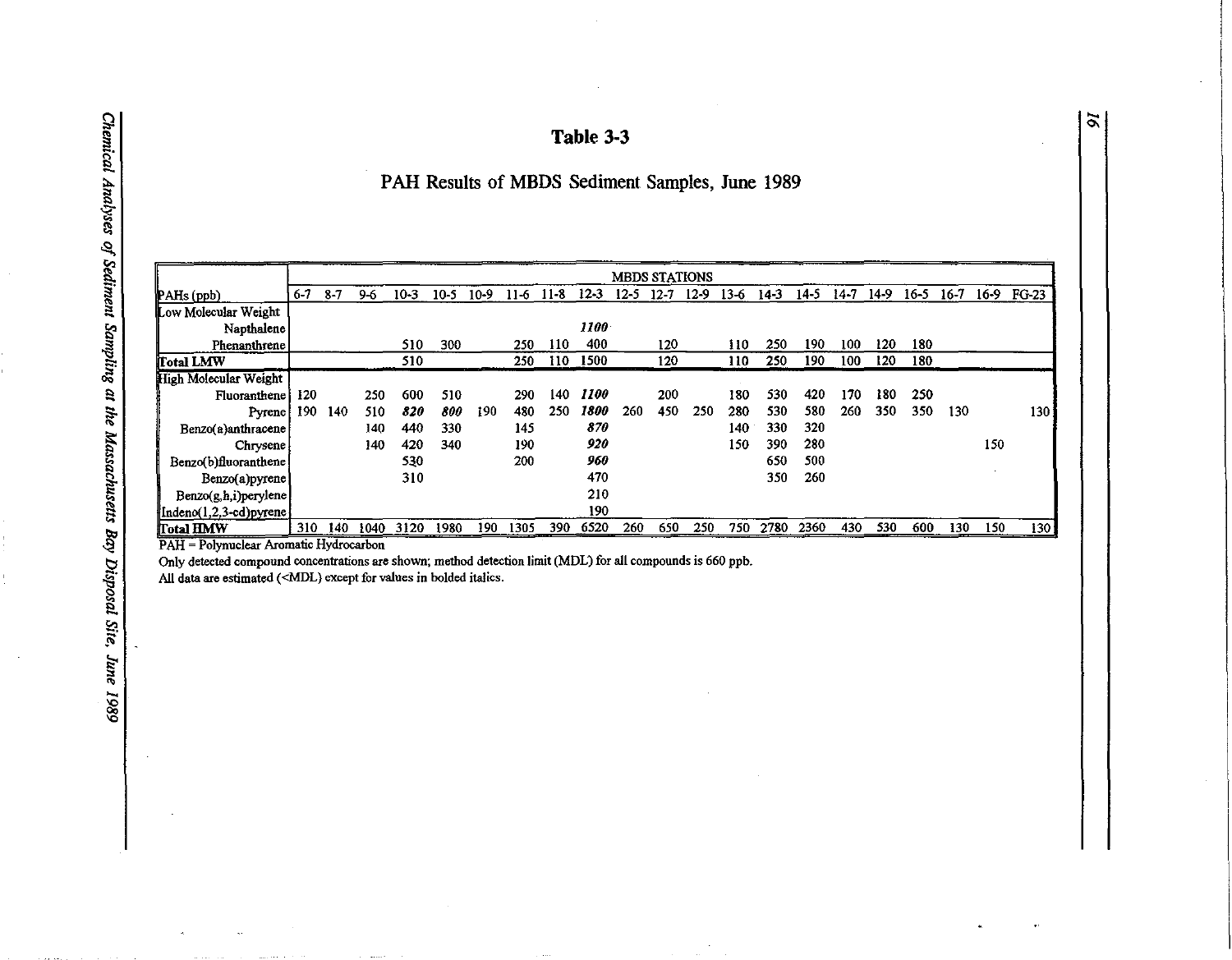## **Table 3-4**

Phthalate Results of MBDS Sediment Samples, June 1989

| Stations  |           | Di-n-octyl Bis(2-ethylhexyl) |
|-----------|-----------|------------------------------|
|           | phthalate | phthalate                    |
| $6 - 5$   |           | 1200 J                       |
| $6 - 7$   | 610 J     | 5000 J                       |
| $8 - 3$   |           | 2200 J                       |
| $8 - 7$   |           | 2300 J                       |
| $8-9$     |           | 790 J                        |
| $9 - 8$   | 1900 J    |                              |
| $9 - 6$   | 470 J     | 1200 J                       |
| $10-3$    | 540 J     | 1400 J                       |
| $10-5$    | 380       |                              |
| $10-7$    | 1000      | 580 J                        |
| $11-6$    |           | 660 J                        |
| $11 - 8$  |           | 4800 J                       |
| $12 - 3$  |           | 1900 J                       |
| $12 - 5$  | 400 J     | 570 J                        |
| $12 - 7$  |           | $2100$ J                     |
| $12-9$    |           | 2600 J                       |
| $13-6$    | 970 J     |                              |
| $14-3$    |           | 1100 J                       |
| $14-5$    |           | 2600 J                       |
| $14-7$    |           | 830 J                        |
| $14-9$    |           | 1600 J                       |
| $16 - 5$  | 5300      | 2400 J                       |
| $16-7$    |           | 570 J                        |
| $16-9$    | 520 J     | 150 J                        |
| $18 - 17$ |           | 200 J                        |
| $FG-23$   | 1900      | 640 J                        |

Qualified data (" J") are estimated. Only detected compounds are shown. Units are all ppb.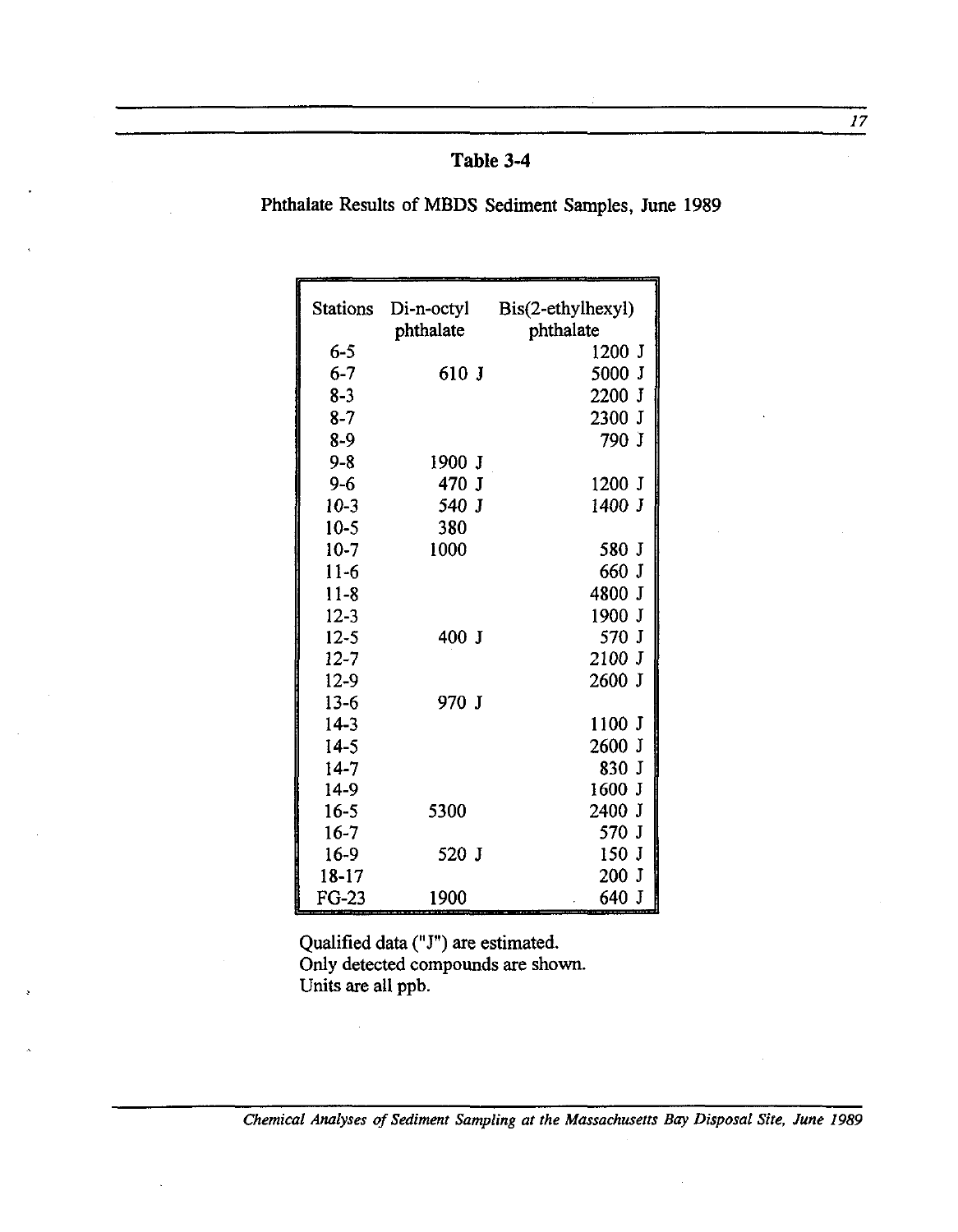18

#### 4.0 DISCUSSION

Since 1985, the majority of dredged material has been disposed in the southwestern quarter of MBDS near the MDA buoy (Figure 2-1; Gennano et al. 1994). The distribution of metals and organics was examined in order to detennine the nature and extent of contaminants in the western half of MBDS, and to identify areas that should be capped with material suitable for open ocean disposal.

Sediment samples have been collected at MBDS and at the MBDS reference areas several times since 1985. Sample results from the 1989 survey were compared both with these historical MBDS data, and with sediment chemistry data from coastal Massachusetts collected by the National Oceanic and Atmospheric Administration (NOAA) through the National Status and Trends (NS&T) Program.

#### 4.1 Spatial Distribution of Chemical Constituents

Historical disposal activity north and west of the current disposal point may have influenced the present distribution of sediment contaminants; the distribution of each metal shows a similar pattern. The ranges of trace metal concentrations were limited. A contour plot of Cu concentrations shows a band of higher concentrations in the center of western MBDS (along Stations 12-3, 11-6, and 11-8; Figure 4-1). Station 12-3, located on the far western edge of MBDS, had the highest measured concentrations of Cr (139 ppm), Cu (78 ppm), Zn (221 ppm), and Hg (0.47 ppm).

The distribution of DDE is relatively random, with two distinct highs at Stations 12-9 and  $18-17$  ( $> 10$  ppb). The spatial distribution of PAHs is even more indicative of an offsite concentration to the west (Figure 4-2). Although PAH concentrations are questionable at Stations 9-8 and 8-5 due to elevated detection limits, the contoured pattern suggests that these samples were taken in an area of relatively lower PAH concentrations (Figure 4-2).

#### 4.2 Comparative Analysis of MBDS Sediment Chemistry Data

#### 4.2.1 Historical MBDS Data

Reference area concentrations of trace metals were near or below the average of MBDS stations sampled in the 1989 survey. Concentrations of trace metals at both reference areas have remained relatively constant since reference area 18-17 was first sampled in 1985 (SAlC 1987; Table 4-1). Concentrations of trace metals detected at a few isolated stations at MBDS, when compared with reference area results, indicated no significant accumulation of trace metals, relative to the reference areas.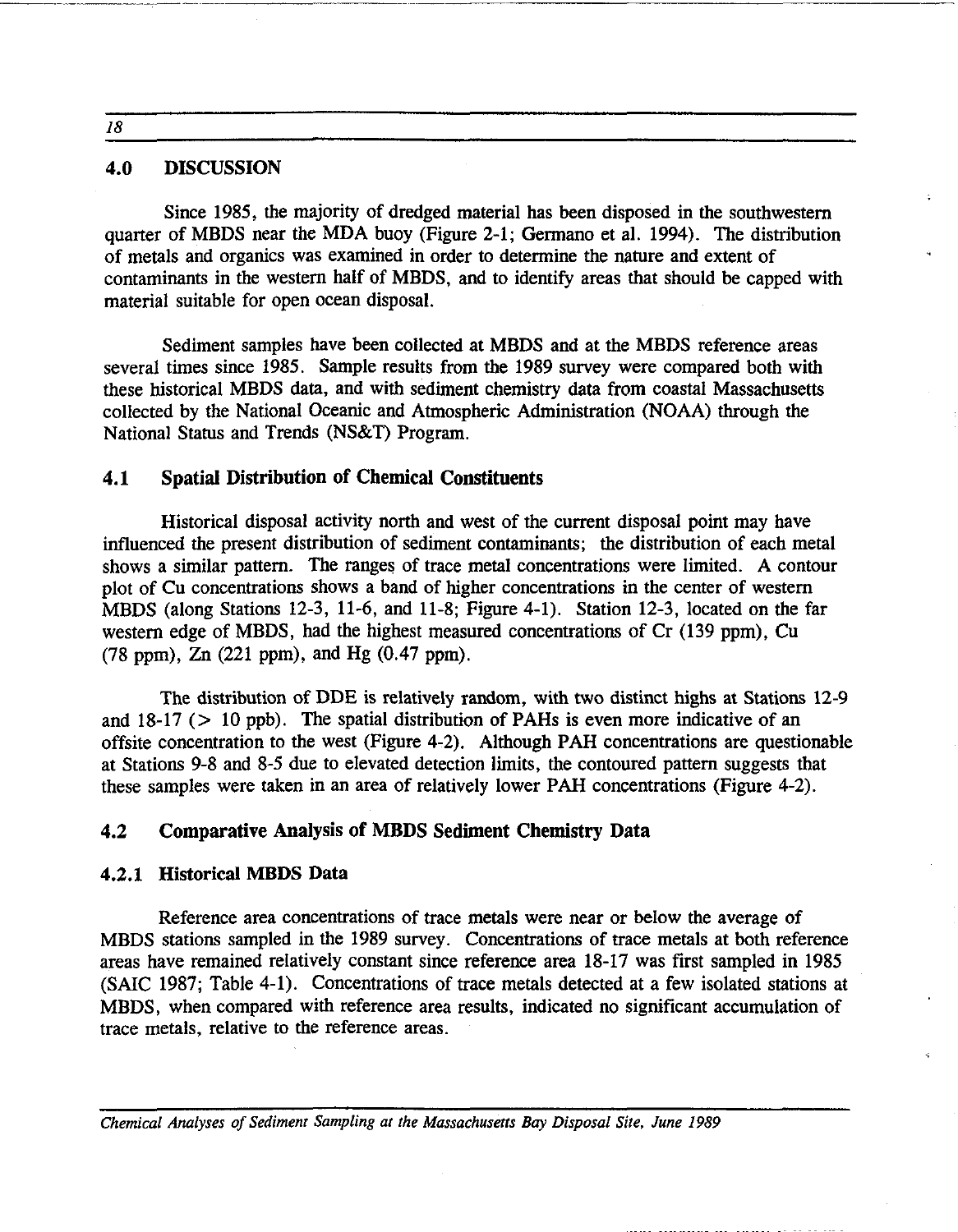

Figure 4-1. Contour map of copper concentrations (ppm)

Chemical Analyses of Sediment Sampling at the Massachusetts Bay Disposal Site, June 1989

 $\overline{19}$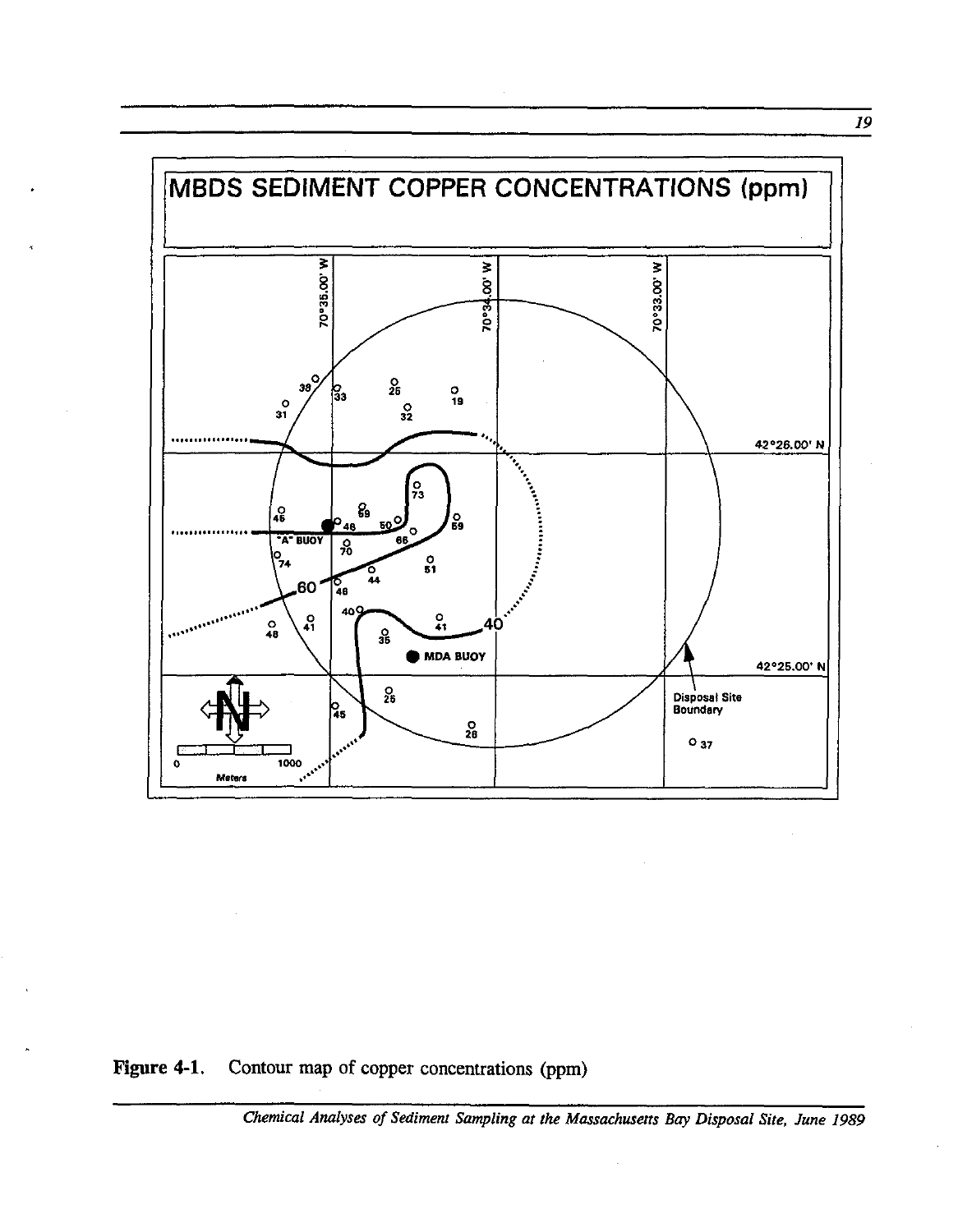*20* 



------------ ----------~ ------------~~----

ż.

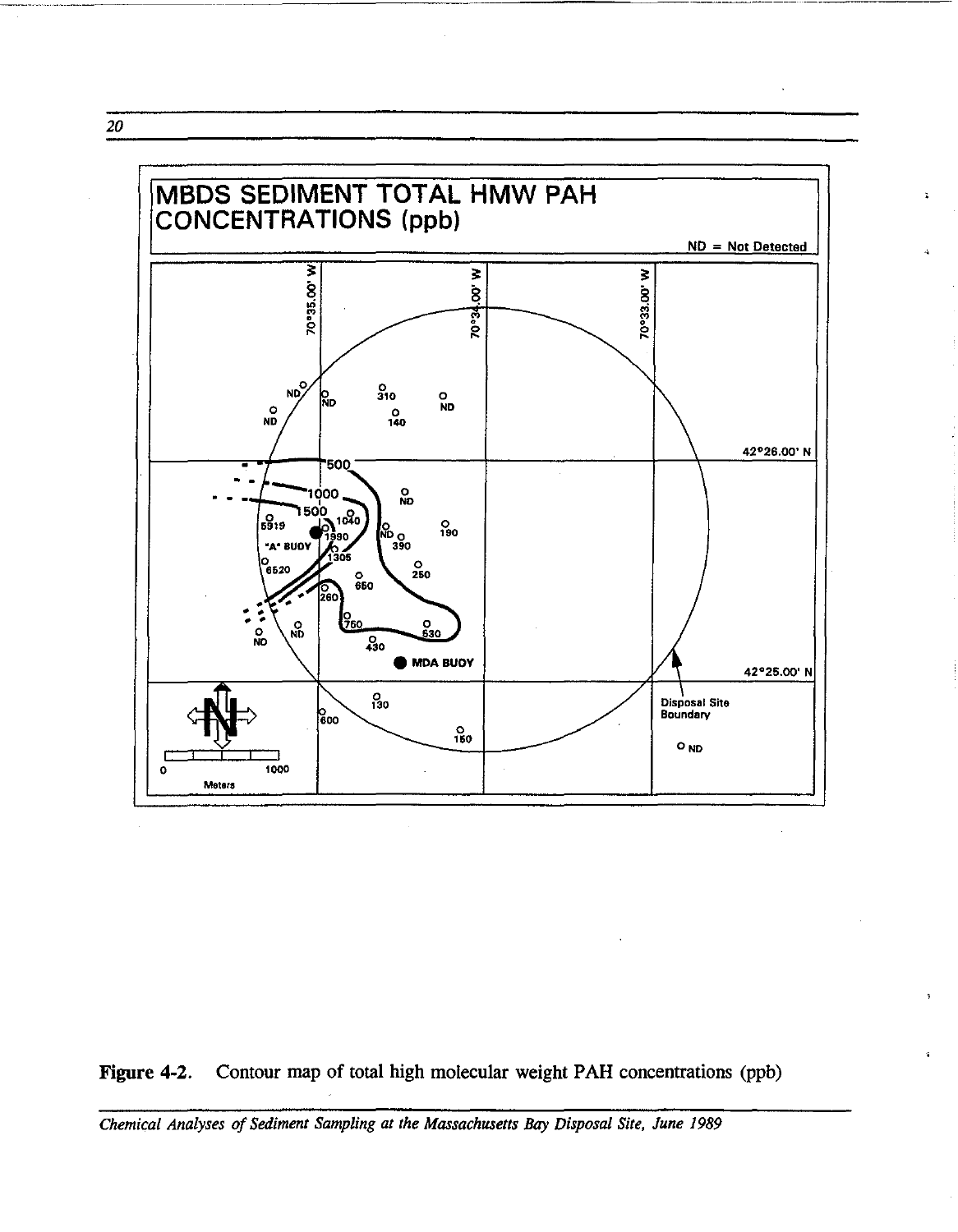#### Table **4-1**

| Reference      | Sample Date | $\operatorname{Cr}$<br>Zn |     | Pb | Ni | Cu |
|----------------|-------------|---------------------------|-----|----|----|----|
| <b>Station</b> |             |                           |     |    |    |    |
| 18-17          | June 85     | 70                        | 95  | 41 | 33 | 18 |
| 18-17          | January 86  | 64                        | 110 | 97 | 12 | 24 |
| 18-17          | October 87  | 50 <sub>1</sub>           | 95  | 47 | 33 | 22 |
| $18 - 17$      | June 89     | 83                        | 135 | 62 | 26 | 37 |
| $FG-23$        | October 87  | 40                        | 95  | 40 | 33 | 19 |
| $FG-23$        | June 89     | 64                        | 97  | 38 | 21 | 21 |
| Mean MBDS*     | June 89     | 70                        | 127 | 72 | 21 | 44 |

#### Historical MBDS Reference Station Metal Data

\*Data include all stations sampled in June 1989 except for reference stations.

Pesticides were present (DDE) at both reference areas, including the maximum measured concentration of 10.5 ppb at 18-17. The two replicate samples from 18-17 contained less than 3 ppb of the same compound, indicating that the elevated concentration of DDE measured in the composite sample from 18-17 was not distributed across the entire reference area. As will be discussed in Section 4.2.2, pesticides are fairly common in Massachusetts Bay sediments in concentrations similar to those measured at most of the MBDS stations (NOAA 1991).

PAHs and pesticides generally have been undetected in previous surveys. Pesticide detection limits were higher in the past, so the trace detections of DDE may have been missed. The HMW PAH fluoranthene was detected prior to the June 1989 survey (510 ppb at Station 14-9; SAlC 1990).

Although all but one PCB replicate sample from MBDS were below detection, PCBs have been detected in sediments at MBDS prior to the June 1989 survey. In September 1985, replicate samples were taken at Stations 18-17 and 9-8. Average concentrations of PCBs were 75 and 1240 ppb, respectively. Sampling was duplicated at Stations 18-17 and 9- 8 in January of 1986 with lower results (48 and 329 ppb, respectively; all from SAlC 1987). The 1985 sampling was repeated in 1986 with similar, although slightly lower, results, which increases the validity of the historical data. The 1989 PCBs data were accompanied by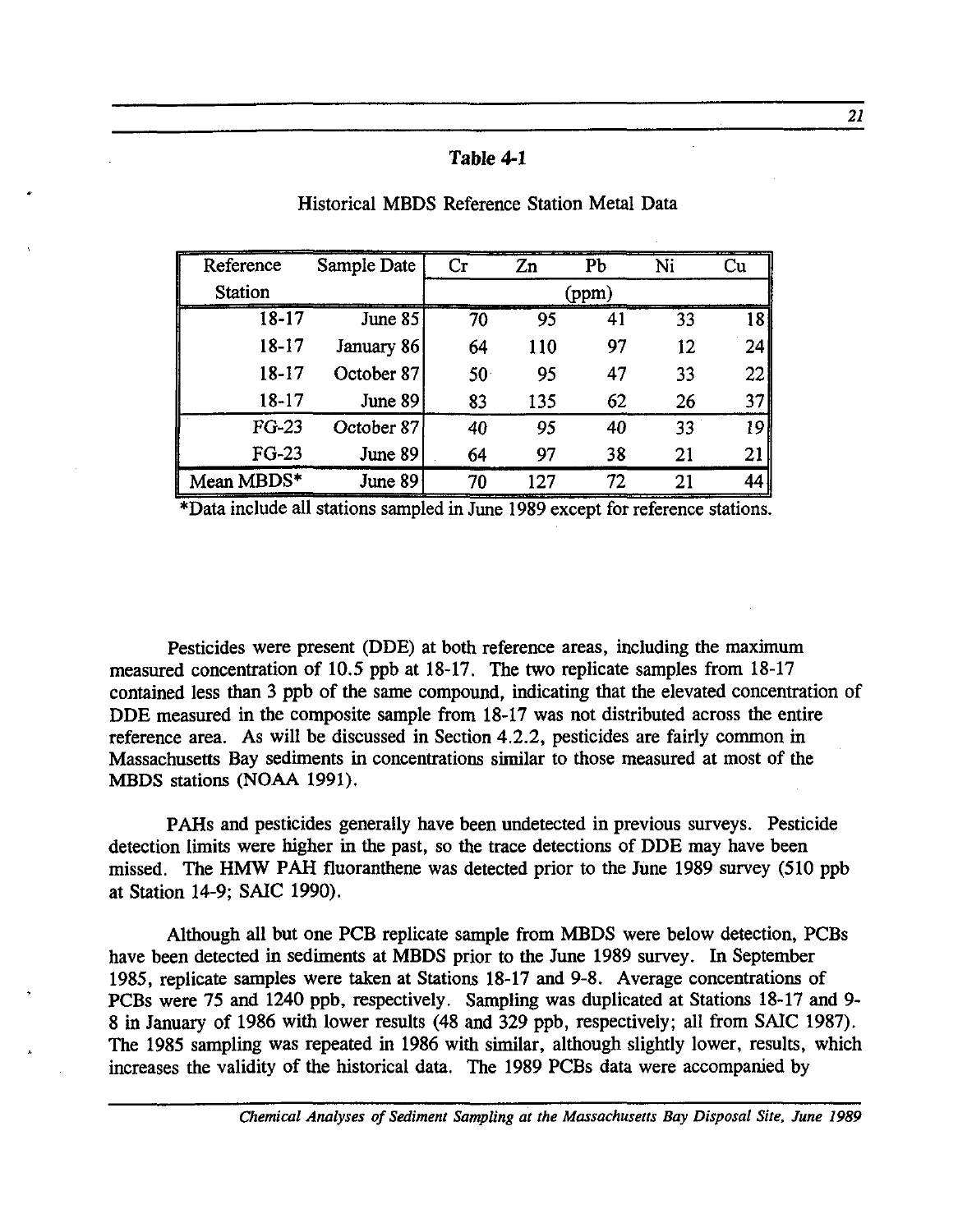reasonable surrogate and matrix spike recoveries, which also indicates that these data are valid. Therefore, the decrease in PCB concentrations in MBDS sediment is apparently real.

Commercial production of PCBs ceased in 1977 (Kennish 1992). These compounds persist in estuarine and marine sediments and have a half-life in environmental samples from 8 to 15 years (Kennish 1992). They may be nearly undetectable in the water column, but tend to accumulate in biota (pequegnat et al. 1990). The observed decreases in PCB concentrations may be related to a lower environmental input than in the past. Reduced inputs through better management have now allowed reductions to occur over the past 5-10 years or more. Subsequent burial or dilution with newer deposited (natural) sediments containing lower levels of PCBs seems the most likely explanation.

#### 4.2.2 Regional Data Comparison

Samples from coastal and estuarine sediment data from 300 sites in the United States have been collected and analyzed during NOAA's NS&T since 1984. Several sites along the coast of Massachusetts and in Boston Harbor were sampled from 1984 to 1989 (NOAA 1991). Stations closest to MBDS, including Cape Ann, Duxbury Bay, Salem Harbor, and Quincy Bay, were compared to the MBDS results. None of the NS&T stations were located as far offshore as MBDS. However, since much of the material sampled at MBDS was presumably material dredged from Massachusetts harbors, the comparison is appropriate to place the chemistry data in a relative context.

In comparing the MBDS results with NS&T data, several qualifiers must be made. The analytical methods vary somewhat between the two; NS&T methods were developed for very low detection limits. For example, although many PAHs were lower than the MDL in MBDS samples, detection limits were higher than those of the NS&T data, so the two datasets are not directly comparable. Individual concentrations of detected PARs (rather than total HMW or LMW PAHs) were compared with NS&T data, because of the uncertainty of summing values which are below detection. PCBs are analyzed by NS&T methods as individual isomers, and are not comparable with the total PCB measurement obtained by the NED laboratory.

Metals. MBDS metals data were compiled, and several ranges of values were compared both with regional Massachusetts and national NS&T data. The maximum and minimum metals values, and the statistical range of values (mean  $\pm$  one standard deviation) were reported for MBDS data, and compared with four regional sites and the values reported by NS&T for national mean and 'high" values (greater than one standard deviation above the national mean; NOAA 1991). The four regional areas used for comparison are: Cape Ann-Gap Head (CAGH), Salem Harbor (SAL), Quincy Bay (QUI), and Duxbury Bay-Clarks Island (DBCI; Figure 1-1). Data over several years were averaged from each of these sites.

*Chemical Analyses of Sediment Sampling at the Massachusetts Bay Disposal Site, June 1989* 

22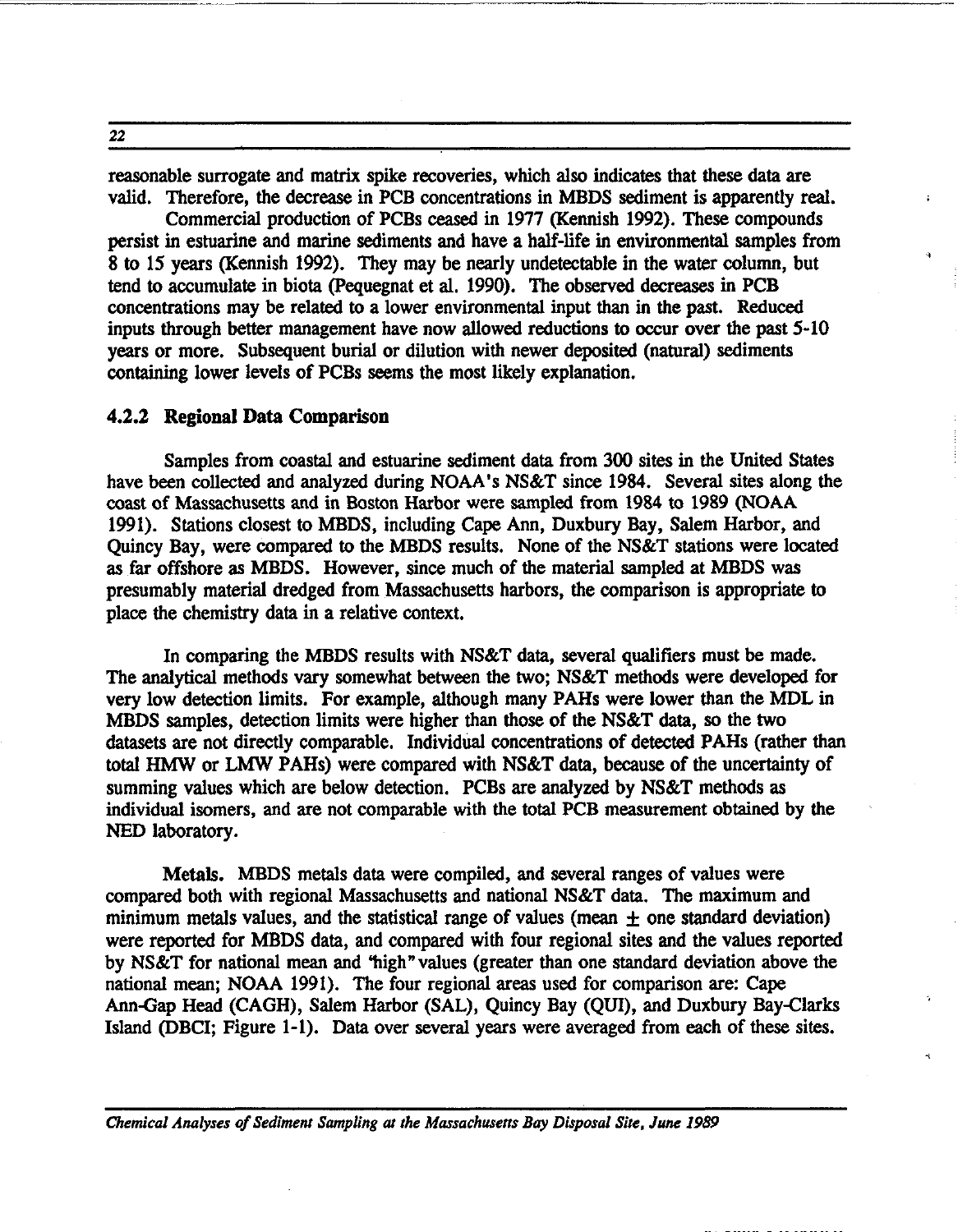SAL and QUI are reported to have "high" concentrations of many metals (Cr, Cu, Hg, Pb); CAGH has "high" concentrations of Pb only; and DBCI is a sandy site without any reported "high" concentrations of any metal or organic contaminant (NOAA 1991). In general, CAGH and DBCI have lower concentrations of all metals than SAL and QUI (Table 4-2).

The maximum measured concentration of Ni, Pb, and Zn in MBDS samples was higher than both QUI and SAL. However, the statistical ranges of all metals concentrations from MBDS samples were intermediate between the two highest metals sites (SAL and QUI), and the two lowest metals sites (CAGH and DBCI). One exception was the maximum Pb value, which was greater than that measured at QUI (Table 4-2).

Relative to national values, the mean values of MBDS metals concentrations were less than the national mean for all metals except Cu, Hg, and Pb (Table 4-2). All of the Cu and Hg concentrations measured at MBDS were less than the value classified as "high" by NS&T, but the statistical maximum value of Pb measured at MBDS was higher than this "high" value. In general, Ni values are lower in the entire Massachusetts Bay region, including the MBDS, relative to national concentrations. .

#### Table 4-2

|                               |       |       | Metals (ppm) |       |        |        |
|-------------------------------|-------|-------|--------------|-------|--------|--------|
| Location                      | Cг    | Cu    | Hg           | Ni    | Pb     | Zn     |
| Cape Ann - Gap Head           | 24    | 9     | 0.07         |       | 28     | 40     |
| Duxbury Bay                   | 19    | 5     |              |       | 11     | 20     |
| Quincy Bay                    | 224   | 134   | 1.38         | 30    | 96     | 192    |
| Salem Harbor                  | 1586  | 71    | 0.91         | 30    | 141    | 185    |
| <b>MBDS Maximum</b>           | 139   | 74    | 0,47         | 35    | 155    | 221    |
| <b>MBDS Minimum</b>           | 19    | 19    | 0.05         | 14    | 29     | 66     |
| <b>MBDS Mean</b>              | 70    | 43    | 0.22         | 21    | 71     | 126    |
| Statistical Range*            | 42-97 | 29-58 | $0.1 - 0.3$  | 15-27 | 40-101 | 91-161 |
| <b>NS&amp;T National Mean</b> | 110   | 35    | 0.17         | 34    | 43     | 140    |
| NS&T National "High"          | 230   | 84    | 0.49         | 69    | 89     | 270    |

MBDS Trace Metal Data Relative to Regional Massachusetts Bay

Range is calculated as the mean +/- one standard deviation.

 $NS&T = National Status and Trends (NOAA 1991).$ 

Pesticides and PAHs. All organic data for both MBDS and the NS&T sites were normalized to TOC. Natural variations in sedimentary parameters can influence the concentration of trace metal and organic constituents measured in the laboratory. For example, an increase in the fine-grained fraction and in TOC are both positively correlated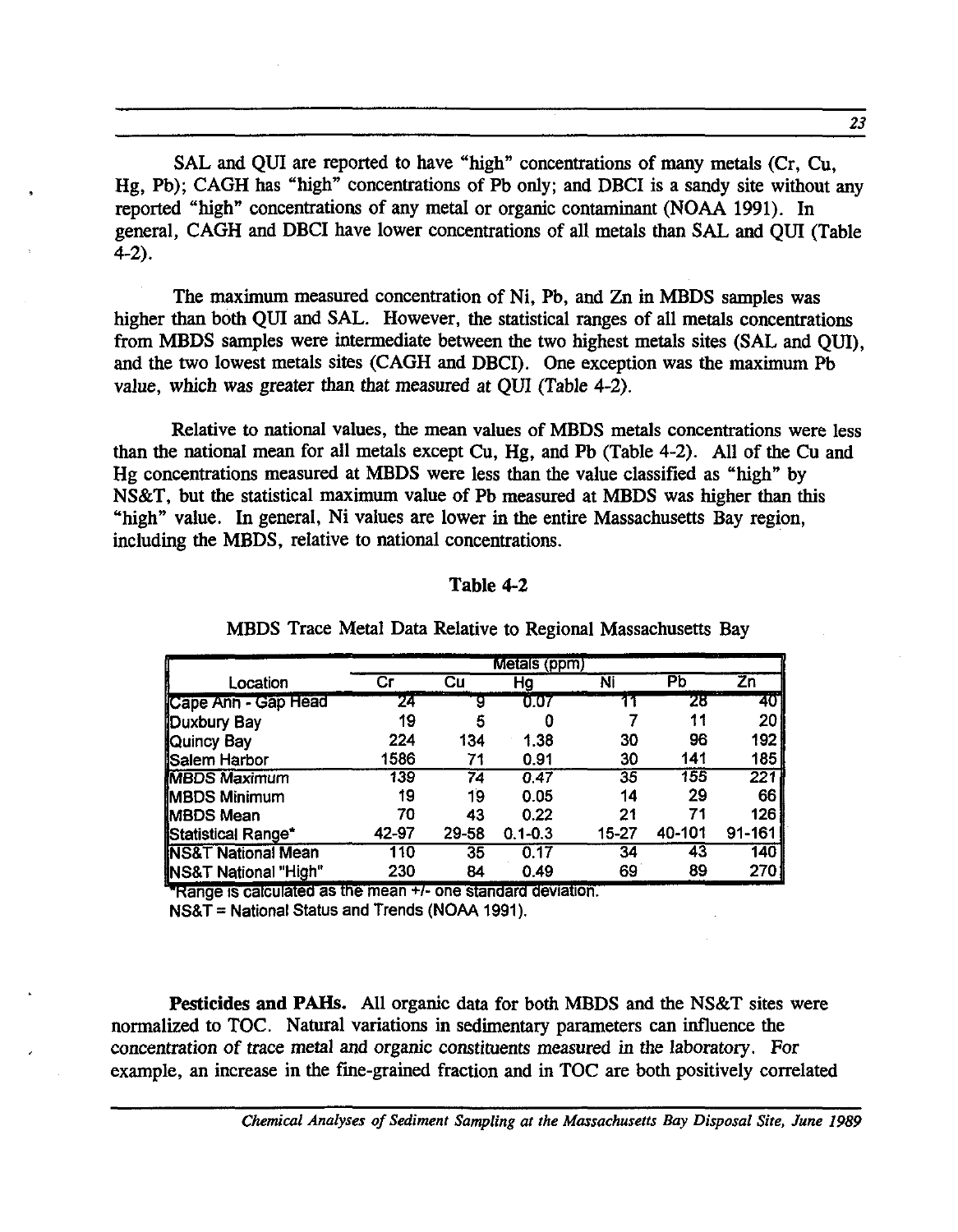24

with metal and organic concentrations (e.g., NOAA 1991). Consequently, MBDS organics data were normalized and compared with the same regional Massachusetts sites (CAGH, SAL, QUI, and DBCI; Figure 1-1). Data over several years were averaged from each of these sites and divided by the TOC concentration (Table 4-3).

.;

After normalizing pesticide concentrations to TOC, the DDE concentration of Station 18-17 falls within the ranges of other values measured at MBDS. In general, DDE concentrations are similar to those measured at the NS&T sites. This factor, and the lack of any spatial distribution of DDE concentrations, indicates that the detections of DDE at MBDS are representative of background concentrations in Massachusetts Bay.

SAL and QUI are reported to have "high" concentrations (greater than one standard deviation from the national mean) of total LMW and HMW PAHs, and total DDT pesticides (NOAA 1991). CAGH also is reported to have "high" concentrations of total HMW PAHs, and actually has higher concentrations in individual HMW PAHs than the other regional Massachusetts sites examined here (Table 4-3).

About one-third of the MBDS stations were below detection for all PAHs measured, and only two LMW PAH compounds and eight HMW compounds were detected in any sample. Both reference areas were below detection in all PAHs except for an estimated value of pyrene at FG-23.

Many of the detected and estimated concentrations of individual PAHs in MBDS sediment were in the same range or higher than those measured at all of the NS&T sites used in the comparison (Table 4-3). A degree of uncertainty exists in comparing the MBDS estimated PAH concentrations, which are below the MDL and estimated from the chromatograms. This uncertainty is compounded by the different methods used by NS&T.

All of the PAHs detected (not estimated) at Station 12-3 were above the MDL and higher than all of the NS&T sites, which indicates clearly that the sediment near this station is anomalously high in HMW PAHs relative to both the NS&T stations and the national average. The distribution of HMW PAHs at MBDS indicates that the highest values are concentrated in the far western edge of MBDS, and are influenced by historical disposal of dredged and perhaps other waste materials (Figure 4-2). HMW PAHs were detected at many MBDS stations, including those near the current disposal buoy, in concentrations similar to coastal measurements made in the NS&T program (Table 4-3). HMW PAHs have long residence times in the aquatic environment, even relative to LMW PAHs, and are generally derived from fossil fuel combustion (Kennish 1992). It is currently thought that pyrogenic PAHs (HMW) are more tightly bound to particles than petroleum source (LMW) PAHs (McGroddy et al. 1992).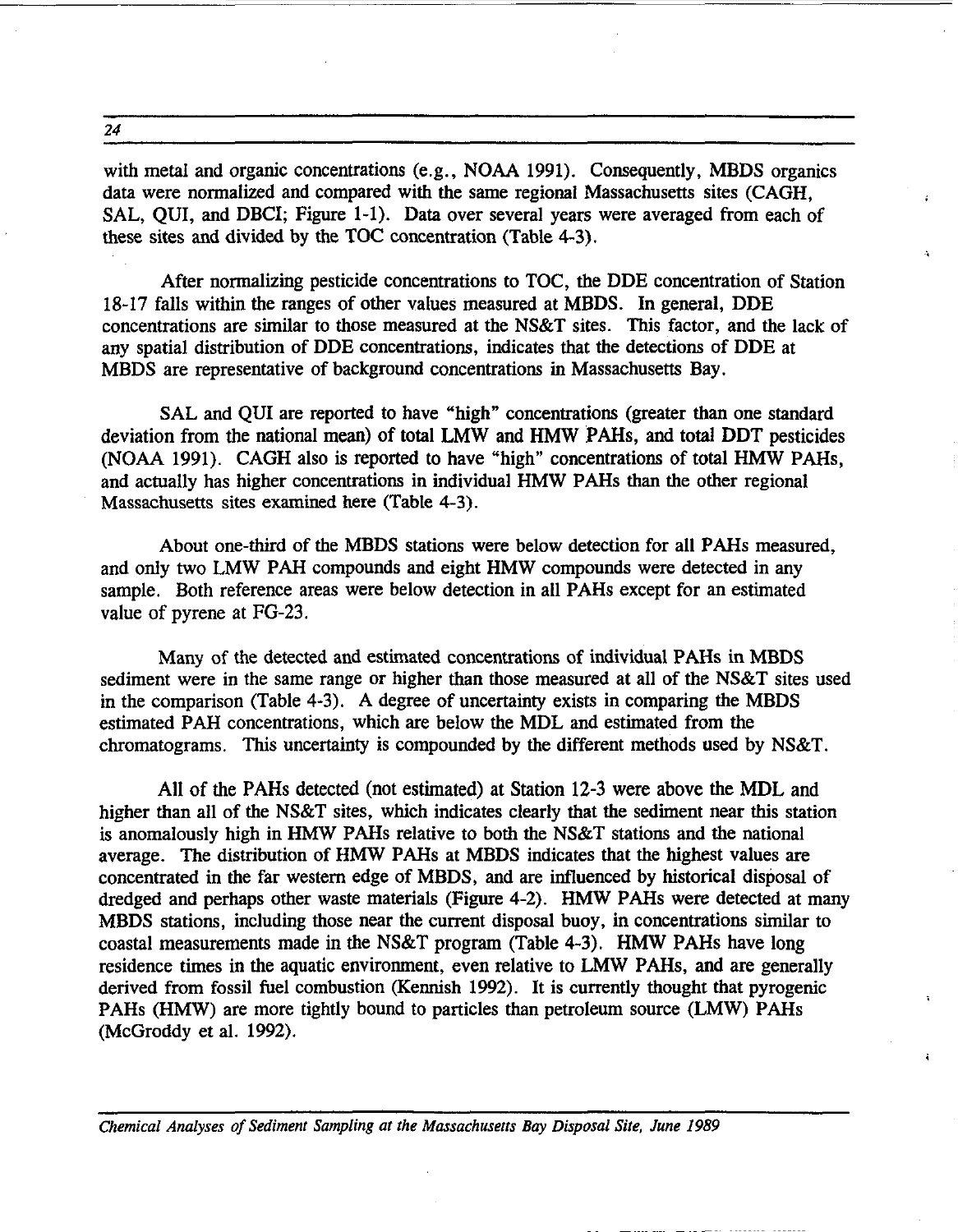| abie |  |
|------|--|
|------|--|

TOC Normalized Pesticide and PAH Concentrations Relative to Regional Massachusetts Bay

| <b>LOCATION</b>           | <b>TOC</b> | <b>DDE</b> | <b>LMW PAHs</b> |      |       | <b>HMW PAHs</b> |         |          |                 |         |            |                          |
|---------------------------|------------|------------|-----------------|------|-------|-----------------|---------|----------|-----------------|---------|------------|--------------------------|
|                           | (%)        |            | Naph            | Phen | Fluor | Pyrene          | Ben(a)a | Chrysene | Ben(b)f         | Ben(a)p | Ben(g,h,i) | Indeno                   |
| Cape Ann - Gap Head       | ठ हउ       | 1.3        | 12              | 292  | 553   | 510             | 276     | 266      | ਜ਼ਰ             | 250     | nđ         | 'nđ                      |
| Duxbury Bay - Clarks Isla | 0.10       | 5.3        | 44              | 150  | 240   | 207             | 93      | 95       | 83              | 92      | 77         | 82                       |
| Quincy Bay                | 3.52       | 2.9        | 39              | 131  | 235   | 219             | 106     | 133      | 50              | 117     | 89         | 92                       |
| Salem Harbor              | 4.49       | 1.5        | 34              | 120  | 211   | 269             | 114     | 120      | 40              | 97      | 37         | 19                       |
| MBDS 6-5                  | 0.88       | nd         | nd              | nd   | nd    | nd              | nd      | nd       | nd              | nd      | nd         | nd.                      |
| MBDS 6-7                  | 0.86       | nd         | nd              | nd   | 140   | 221             | nd      | nd       | nd              | nd      | nd         | nd                       |
| MBDS 8-3                  | 0.63       | nd         | nd              | nd   | nd    | nd              | nd      | nd       | nd              | nd      | nđ         | nd                       |
| MBDS 8-5                  | 0.77       | nd         | nd              | nd   | nd    | nd              | nd      | nd       | nd              | nd      | nđ         | nd.                      |
| <b>MBDS 8-7</b>           | 0.96       | nd         | nd              | nd   | nd    | 146             | nd      | nd       | nd              | nd      | nd         | nd                       |
| MBDS 8-9                  | 0.54       | nd         | nd              | nd   | nd    | nd              | nd      | nd       | nd              | nd      | nd         | nd                       |
| <b>IMBDS 9-5</b>          | 0.88       | nd         | nd              | nd   | nd    | nd              | nd      | nd       | nd              | nd      | nd         | nd                       |
| MBDS 9-6                  | 0.59       | nd         | nd              | nd   | 424   | 864             | 237     | 237      | nd              | nd      | nđ         | nd                       |
| MBDS 9-8                  | 0.84       | nd         | nd              | nd   | nd    | nd              | nd      | nd       | nd              | nd      | nd         | $\mathsf{nd}$            |
| <b>MBDS 10-3</b>          | 0.85       | 1.1        | nd              | 600  | 706   | 965             | 518     | 494      | 624             | 3658    | nď         | nd                       |
| MBDS 10-5                 | 0.68       | 2,6        | nd              | nd   | nd    | nd              | nd      | nd       | nd              | nd      | nd         | nd                       |
| MBDS 10-7                 | 0.44       | 1.5        | nd              | nd   | nd    | nd              | nd      | nd       | nd              | nd      | nd         | nd                       |
| <b>I</b> MBDS 10-9        | 0.79       | 3.4        | nd              | nd   | nd    | 241             | nd      | nd       | nd              | nd      | nd         | nd                       |
| <b>MBDS 11-6</b>          | 0.55       | 7.3        | nd              | 455  | 527   | 873             | 264     | 345      | 364             | nd      | nd         | nd                       |
| MBDS 11-8                 | 0.76       | 3.4        | nd              | 145  | 184   | 329             | nd      | nd       | nd              | nd      | nd         | nd                       |
| MBDS 12-3                 | 0.80       | 3.7        | 1375            | 500  | 1375  | 2250            | 1088    | 1150     | 1200            | 588     | 263        | 238                      |
| <b>IMBDS 12-5</b>         | 0.61       | nd         | nd              | nd   | nd    | 426             | nd      | nd       | nd              | nd      | nd         | nd                       |
| <b>MBDS 12-7</b>          | 0.60       | 3.0        | nd              | 200  | 333   | 750             | nd      | nd       | nd              | nd      | nd         | nd                       |
| <b>IMBDS 12-9</b>         | 0.67       | 15.1       | nd              | nd   | nd    | 373             | nd      | nd       | nd              | nd      | nd         | $\mathsf{nd}$            |
| <b>MBDS 13-6</b>          | 0.56       | 3.1        | nd              | 196  | 321   | 500             | 250     | 268      | $\overline{nd}$ | nd      | пd         | $\overline{\mathsf{nd}}$ |
| <b>MBDS 14-3</b>          | 1.20       | nd         | nd              | 208  | 442   | 442             | 275     | 325      | 542             | 292     | nd         | nd <sub>1</sub>          |
| <b>MBDS 14-5</b>          | 0.61       | 5.1        | nd              | 311  | 689   | 951             | 525     | 459      | 820             | 426     | nd         | nd                       |
| MBDS 14-7                 | 0.88       | nd         | nd              | 114  | 193   | 295             | пd      | nd       | nd              | nd      | nd         | nd                       |
| MBDS 14-9                 | 0.55       | 5.4        | nd              | 218  | 327   | 636             | nd      | nd       | nd              | nd      | nd         | nd,                      |
| <b>MBDS 16-5</b>          | 0.95       | 4.5        | nd              | 189  | 263   | 368             | nd      | nd       | nd              | nd      | nd         | nd                       |
| <b>MBDS 16-7</b>          | 0.57       | 1.8        | nd              | nd   | nd    | 228             | пđ      | nd       | nd              | nd      | nd         | nd                       |
| <b>MBDS 16-9</b>          | 1.10       | 6.0        | nd              | nd   | nd    | nd              | nd      | nd       | nd              | nd      | nd         | nd                       |
| <b>MBDS 18-17</b>         | 2.20       | 4.8        | nd              | пd   | nd    | nd              | nd      | nd       | nd              | nd      | nd         | nd                       |
| <b>MBDS FG-23</b>         | 0.97       | 4.6        | nd              | nd   | nd    | 134             | nd      | nd       | nd              | пd      | nd         | nd                       |

nd = Not detected.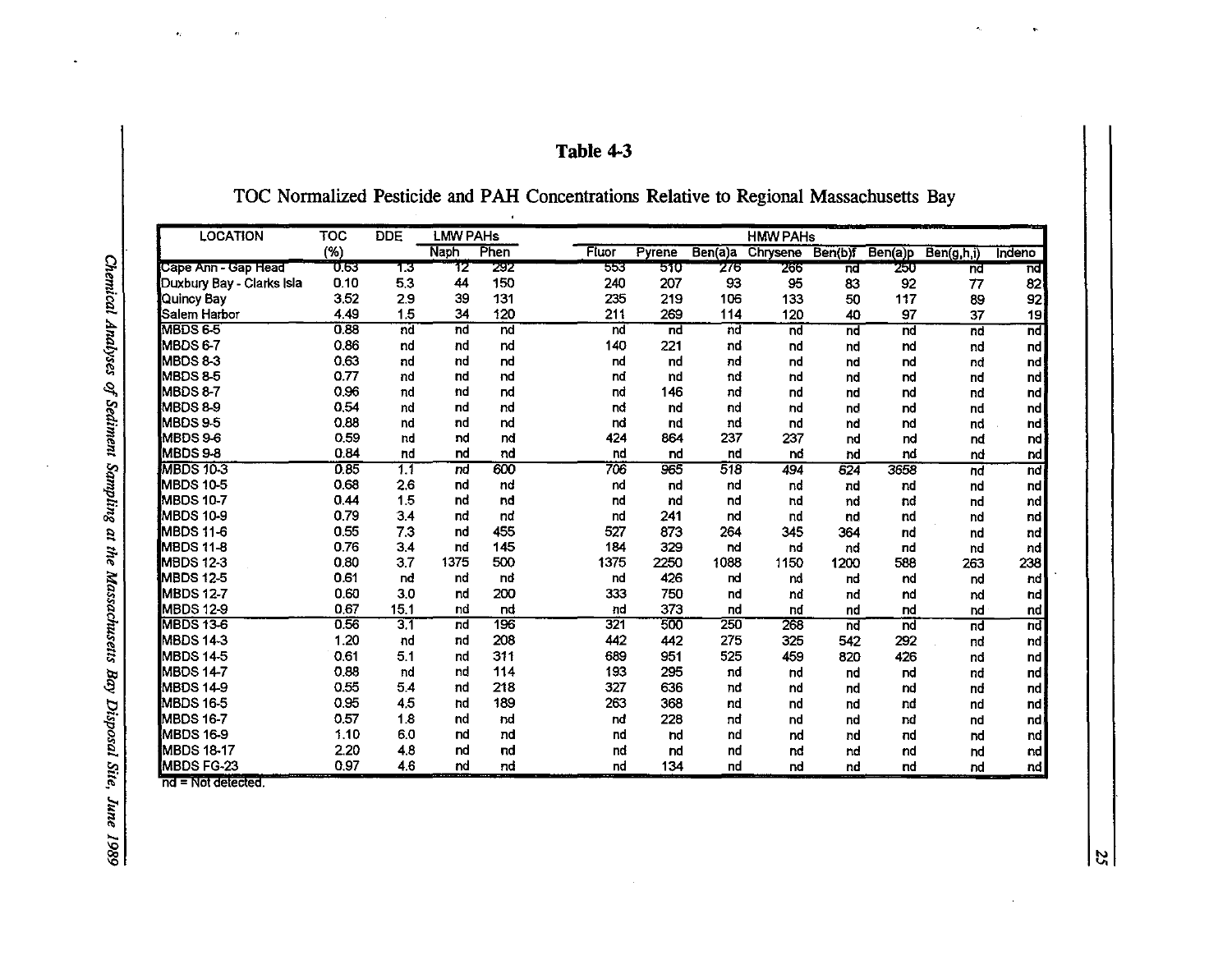26

-------------- ----

#### 5.0 CONCLUSIONS AND RECOMMENDATIONS

Sediment chemistry results from the MBDS survey of June 1989 indicate that the distribution of both organic and inorganic constituents reflects a difference in disposal practices from the past to the present with lower contaminant concentrations observed in the area of active disposal. Conversely, the highest concentrations of contaminants, especially PAHs, are located along the western edge of MBDS where disposal in earlier decades was concentrated.

Relatively low trace metal concentrations and the spatial consistency of trace metal data indicate no specific anthropogenic point sources of trace metals; maximum measured concentrations of all metals are at stations north of the present disposal buoy. In general, the data suggest no accumulation of elevated concentrations of trace metals at MBDS. Metal concentrations are within MBDS reference area values. Overall, Pb concentrations are the highest relative to both regional and national comparisons.

Detected HMW PAHs clearly show the highest concentrations near Station 12-3, located near the approximate center of the historical disposal site (1 nmi west of present center). Approximately two-thirds of the stations at MBDS contained HMW PAHs at concentrations within the range of values measured along coastal Massachusetts by the National Status and Trends Program, and a trace of pyrene was detected (estimated) at reference area FG-23. These factors indicate that the presence of PAHs at MBDS is influenced by both background concentrations of PAHs in the Massachusetts Bay region and historic disposal.

The detection of 4,4'-DDE in many samples is consistent with the fairly common presence of pesticides in Massachusetts Bay sediments. PCBs, previously reported at the same stations measured in the 1989 survey at concentrations of up to 1 ppm, were virtually undetected; subsequent burial seems the most likely explanation.

- The presence of relatively high concentrations of HMW PAHs along the western edge of MBDS indicates that this area should be considered to receive new capping material suitable for unconfined disposal.
- Future chemical sampling at MBDS should focus on the distribution of PAHs at MBDS, including the eastern half of the site, in order to document background concentrations of PAHs in the Massachusetts Bay region. Concentrations of PAHs at MBDS are similar to coastal background, but are likely not as low as background levels found in the Stellwagen Basin.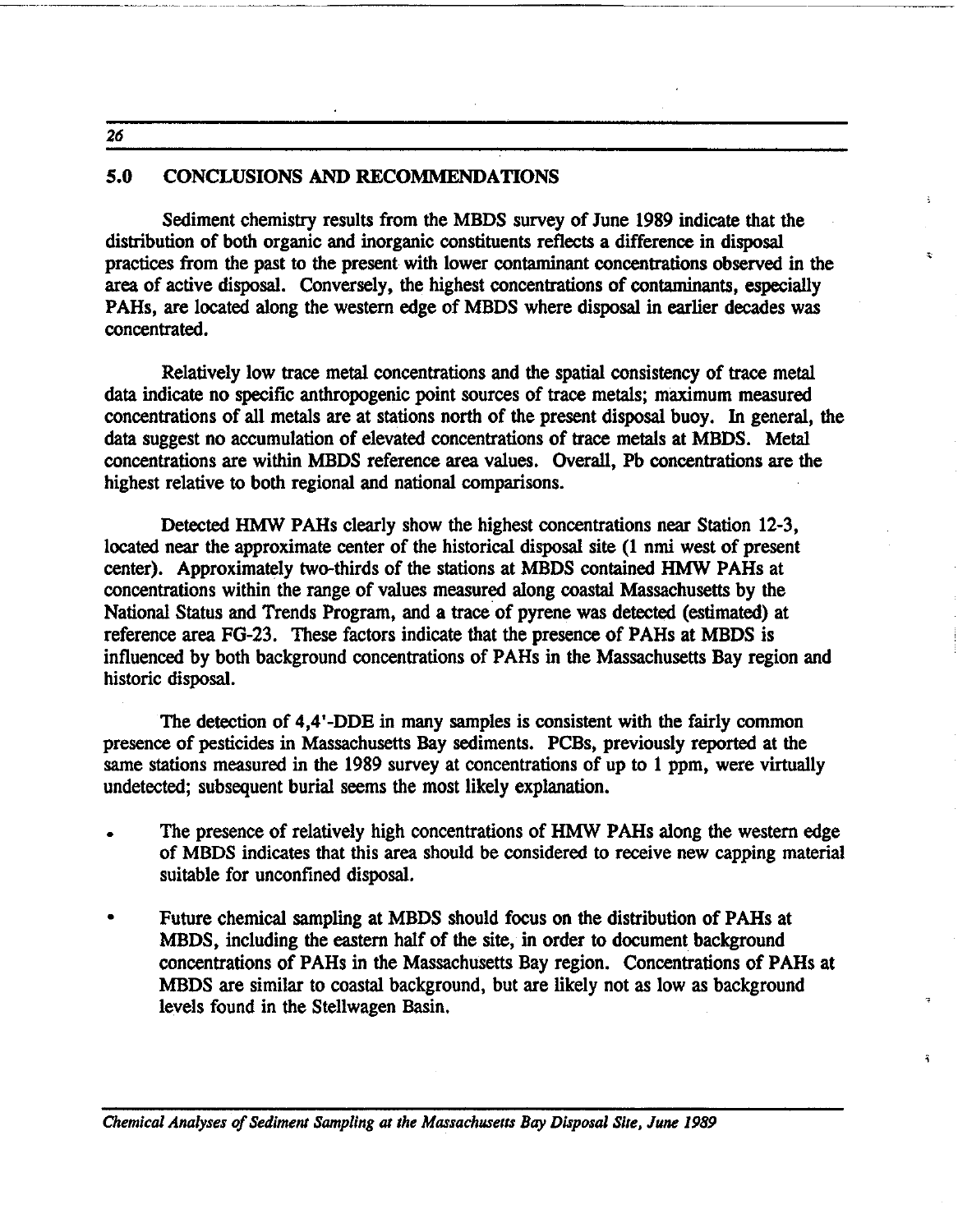#### 6.0 REFERENCES

- EPA. 1986. Test methods for evaluating solid waste (SW-846): physical/chemical methods. US Environmental Protection Agency, Office of Solid Waste, Washington, D,C.
- EPA. 1988a. Laboratory data validation: functional guidelines for evaluating organics analyses. US Environmental Protection Agency, Office of Emergency and Remedial Response, Washington, D.C.
- EPA. 1988b. Laboratory data validation: functional guidelines for evaluating inorganics analyses. US Environmental Protection Agency, Office of Emergency and Remedial Response, Washington, D.C.
- Fredette, T. J. 1990. Cruise report for O.S.V. Anderson, sediment chemistry and benthic body burden surveys at the Massachusetts Bay Disposal Site, 5-7 June 1989. US Army Corps of Engineers, New England Division, Waltham, MA.
- Germano, J.; Parker, J.; Charles, J. C. 1994. Monitoring cruise at the Massachusetts Bay Disposal Site, August 1990. (SAIC Report No. SAlC-9017599&C90). Submitted to the US Army Corps of Engineers, New England Division, Waltham, MA.
- Kennish, M. J. 1992. Ecology of estuaries: anthropogenic effects. Boca Raton, FI: CRC Press, Inc.
- McGroddy, S. E.; Farrington, J. W.; Phinney, C. S.; Johnson, C. G. 1992. Partitioning of polycyclic aromatic hydrocarbons between sediments and porewaters from Boston Harbor, MA. Seventh Annual Boston Harbor/Mass. Bay Symposium Proceeding, Mass. Bay Marine Studies Consortium, P.O. Box 660, Boston, MA 02125-0005 (Abstract) .
- Morton, R. W.; Karp, C. A. 1980. DAMOS annual report 1980. Volume 1 Physical Measurements. DAMOS Contribution No. 17. Science Applications Inc. Submitted to US Army Corps of Engineers, New England Division, Waltham, MA.
- NOAA. 1991. Second summary of data on chemical contaminants in sediments from the National Status and Trends Program. NOAA Tech. Mem. NOS OMA 59. National Oceanic and Atmospheric Administration, Rockville, MD.
- Oceanic Society. 1982. Dredging and dredged material management in the Long Island Sound regions. The Oceanic Society, Stamford, CT. New England Governors Conference, Boston, MA.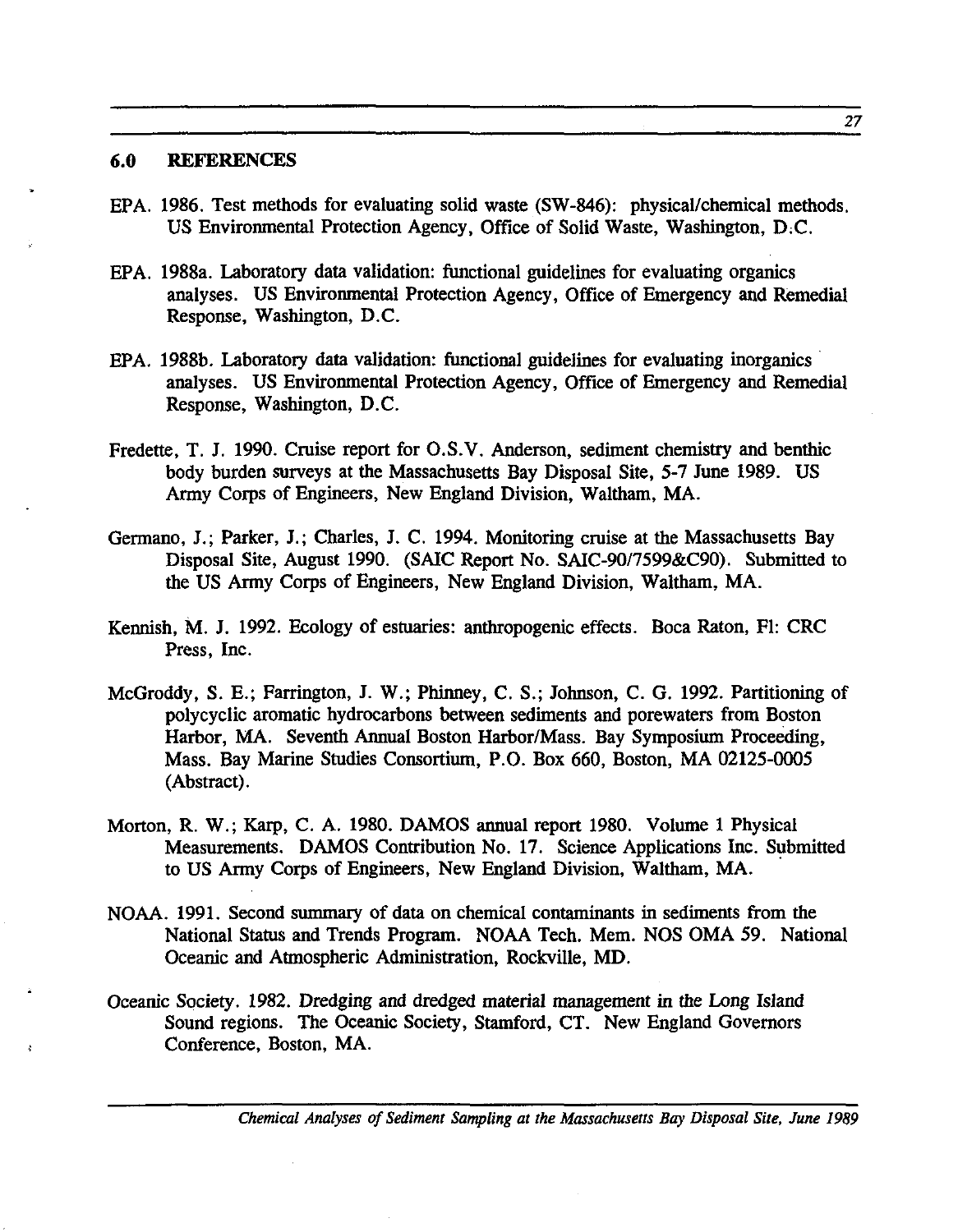28

- Pequegnat, W. E.; Galloway, B. J.; Wright, T. D. 1990. Revised procedural guide for designation surveys of ocean dredged material disposal sites. Final report. Technical Report D-90-8. Prepared for the Department of the Army, US Army Corps of Engineers, Washington, D.C.
- SAIC. 1987. Environmental information in support of site designation documents for the Foul Area Disposal Site. SAIC Report No. SAlC-8517528&93. US Army Corps of Engineers, New England Division, Waltham, MA.
- SAIC. 1988. Monitoring surveys at the Foul Area Disposal Site, February 1987. DAMOS Contribution No. 64 (SAIC Report No. SAlC-8717516&C64). US Army Corps of Engineers, New England Division, Waltham, MA.
- SAIC. 1990. Analysis of sediment chemistry and body burden data obtained at the Foul Area Disposal Site, October 1987. DAMOS Contribution No. 75 (SAIC Report No. SAlC-8817535&C73). US Army Corps of Engineers, New England Division, Waltham, MA.